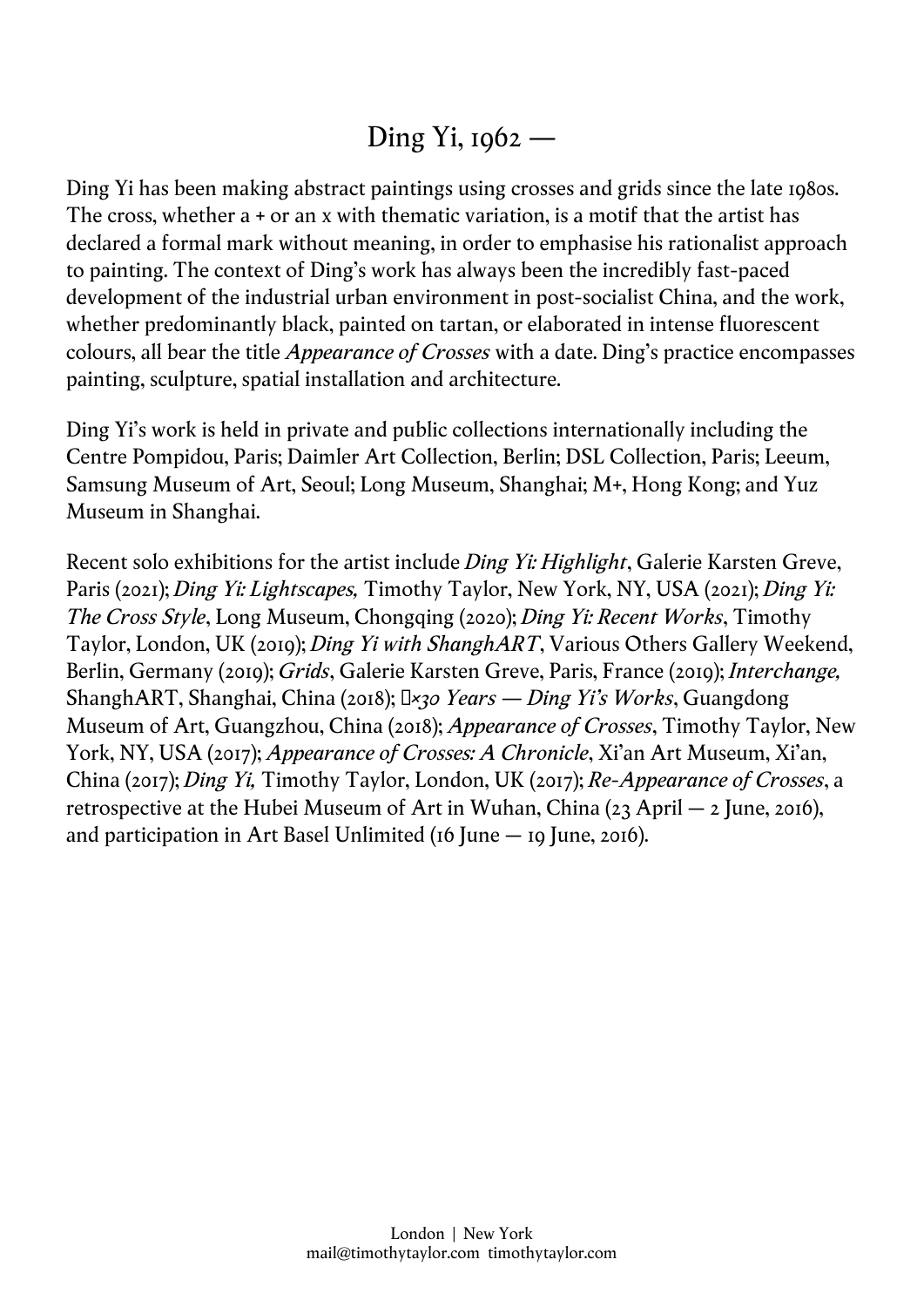### Biography

- 1962 Born in Shanghai, China
- 1983 Graduates from Shanghai Arts & Crafts Institute, China
- 1990 Graduates from Shanghai University, Fine Arts Department
- 2005 Works at Shanghai Institute of Visual Art, as professor, currently vice dean of Fine Art Department

## Selected Solo Exhibitions

| 2022        | Anomalous Galaxies: Ding Yi, Galeria RGR, Mexico City, Mexico            |
|-------------|--------------------------------------------------------------------------|
|             | Ding Yi: Stars Crossed, ShanghART Singapore, Singapore                   |
|             |                                                                          |
| 202I        | Ding Yi: Highlight, Galerie Karsten Greve, Paris, France                 |
|             | Ding Yi: Lightscapes, Timothy Taylor, New York, NY, USA                  |
|             | 2020-2021 Ding Yi: The Cross Style, Long Museum, Chongqing               |
| 2010        | Ding Yi: Recent Works, Timothy Taylor, London, UK                        |
|             | Ding Yi with ShanghART, Various Others Gallery Weekend, Berlin,          |
|             | Germany                                                                  |
|             | Grids, Galerie Karsten Greve, Paris, France                              |
| 2018        | Interchange, ShanghART, Shanghai, China                                  |
|             | x30 Years - Ding Yi's Works, Guangdong Museum of Art, Guangzhou,         |
|             | China                                                                    |
| 2017        | <i>Appearance of Crosses</i> , Timothy Taylor, New York, NY, USA         |
|             | Appearance of Crosses: A Chronicle, Xi'an Art Museum, Xi'an, China       |
|             | Ding Yi, Timothy Taylor, London, UK                                      |
| 2016        | Re-Appearance of Crosses, Hubei Museum of Art, Wuhan, Hubei, China       |
| 2015        | Ding Yi: What's Left to Appear, Long Museum (West Bund), Shanghai,       |
|             | China                                                                    |
|             | <i>Ivory Black</i> , ShanghART Singapore, Singapore                      |
| 2014        | Scintillement, Galerie Karsten Greve, Paris, France                      |
| 2013        | 2013 Art Changsha, Changsha City Museum, HUnan Province, China           |
| 2012        | Appearance of Crosses, Galerie Karsten Greve AG, St. Moritz, Switzerland |
| <b>20II</b> | Specific Abstracted, Minsheng Art Museum, Shanghai, China                |
|             | Ding Yi, Appearance of Crosses, Galerie Waldburger, Brussels, Belgium    |
| 2008        | Ding Yi, Recent Works, Galerie Karsten Greve, Cologne, Germany           |
|             | Appearance of Crosses from 1989-2007, Museo d'Arte Moderna di Bologna,   |
|             | Bologna, Italy                                                           |
| 2007        | Ding Yi, Galerie Karsten Greve, Paris, France                            |
|             |                                                                          |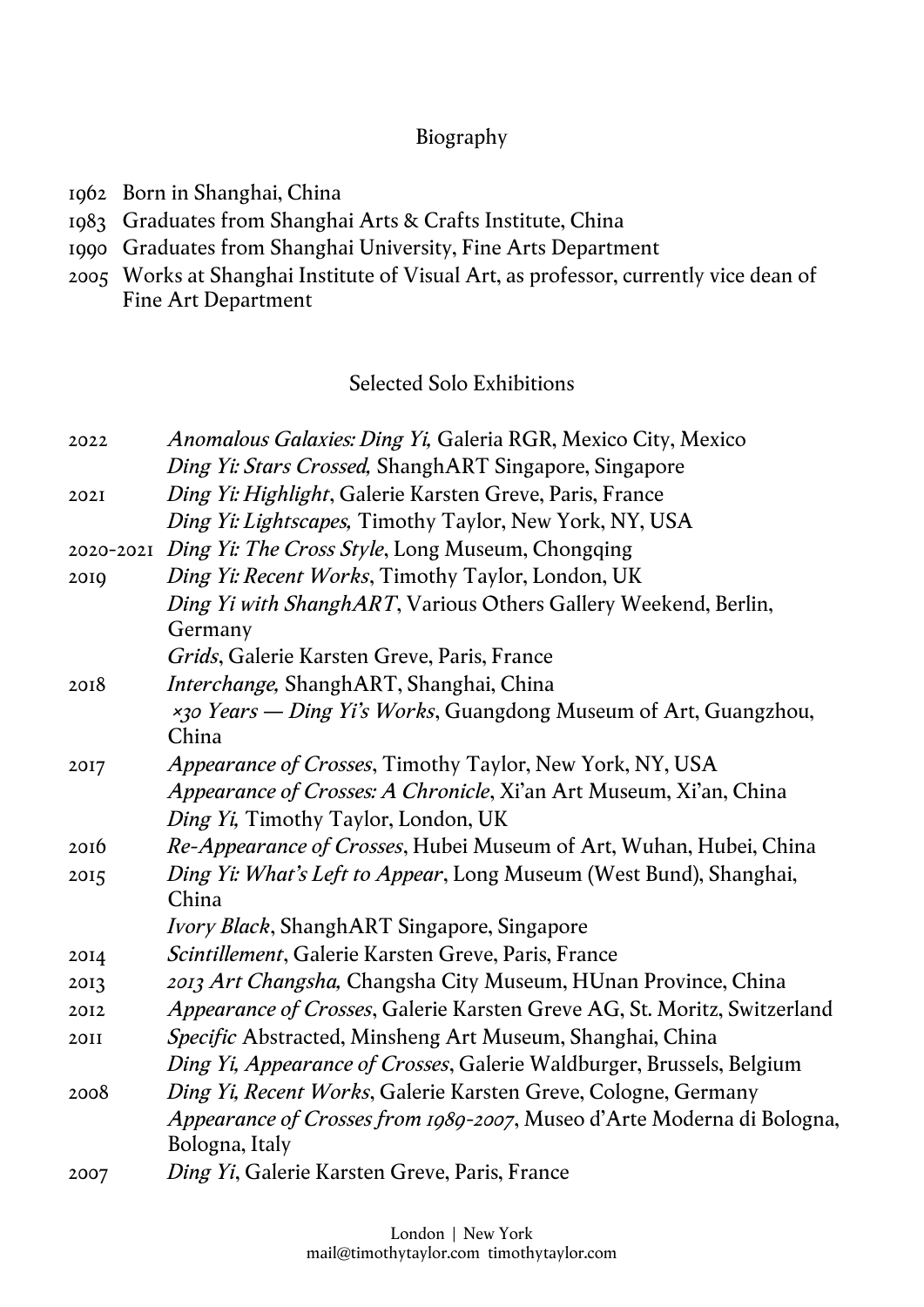| 2006 | Graticule, Ding Yi's Works from 1989 to 2006, ShanghART H-Space,         |
|------|--------------------------------------------------------------------------|
|      | Shanghai, China                                                          |
| 2005 | <i>Appearance of Crosses</i> , Ikon Gallery, Birmingham, UK              |
| 2004 | <i>Crossed Vision</i> , China Art Archive & Warehouse, Beijing, China    |
|      | Small Works, ShanghART Gallery, Shanghai, China                          |
| 2003 | Appearance of Crosses, Galerie Urs Meile, Lucerne, Switzerland           |
| 2002 | Ding Yi: Appearance of Crosses, Galerie Waldburger, Berlin, Germany      |
| 2000 | Ding Yi: Fluorescent Paint on Tartan, China Art Archive & Warehouse,     |
|      | Beijing, China                                                           |
| 1998 | Ding Yi: Crosses '89-'97, International Art Palace, Beijing, China       |
| 1997 | Ding Yi: Crosses '97, Shanghai Art Museum, Shanghai, China               |
| 1996 | 15 x Red, New Works on Paper by Ding Yi, ShanghART Gallery, Shanghai,    |
|      | China                                                                    |
| 1995 | Ding Yi: Opere su Carta, Galleria degli Archi, Comiso, Italy             |
| 1994 | <i>Exhibition of Ding Yi's Abstract Art Works</i> , Shanghai Art Museum, |
|      | Shanghai, China                                                          |
|      | Ding Yi's Work on Paper, Guangzhou Fine Art Academy, Guangzhou, China    |

# Selected Group Exhibitions

| 202I | City on the Edge: Art and Shanghai at the Turn of the Millennium, UCCA                          |
|------|-------------------------------------------------------------------------------------------------|
|      | Edge, Shanghai, China                                                                           |
|      | <i>Traveling Toward a Perpetual Present, Shanghai Gallery of Art, Shanghai,</i>                 |
|      | China                                                                                           |
| 2020 | Shanghai Waves: Historical Archives and Works of Shanghai Biennale,                             |
|      | Power Station of Art, Shanghai, China                                                           |
| 2010 | <i>Painting and Existence</i> , Tang Contemporary Art, Hong Kong                                |
|      | The Challenging Souls – Yves Klein, Lee Ufan, Ding Yi, Power Station of Art,<br>Shanghai, China |
| 2018 | VOLEZ VOGUEZ VOYAGEZ, Shanghai Exhibition Center, Shanghai,                                     |
|      | China                                                                                           |
|      | <i>From 1978 To 2018: Art History Shaped by 40 Artists, Shanghai Powerlong</i>                  |
|      | Museum, Shanghai, China                                                                         |
|      | Ambush on All Sides — Another Kind of Social Vision Intervention, Sichuan                       |
|      | Fine Art Institute Art Museum (Tiger City University), Chongqing, China                         |
|      | White Flash, ShanghART Beijing, Beijing, China                                                  |
|      | Chinese Spirit: The 4th Chinese Oil Painting Exhibition in Beijing, China Art                   |
|      | Museum, Beijing, China                                                                          |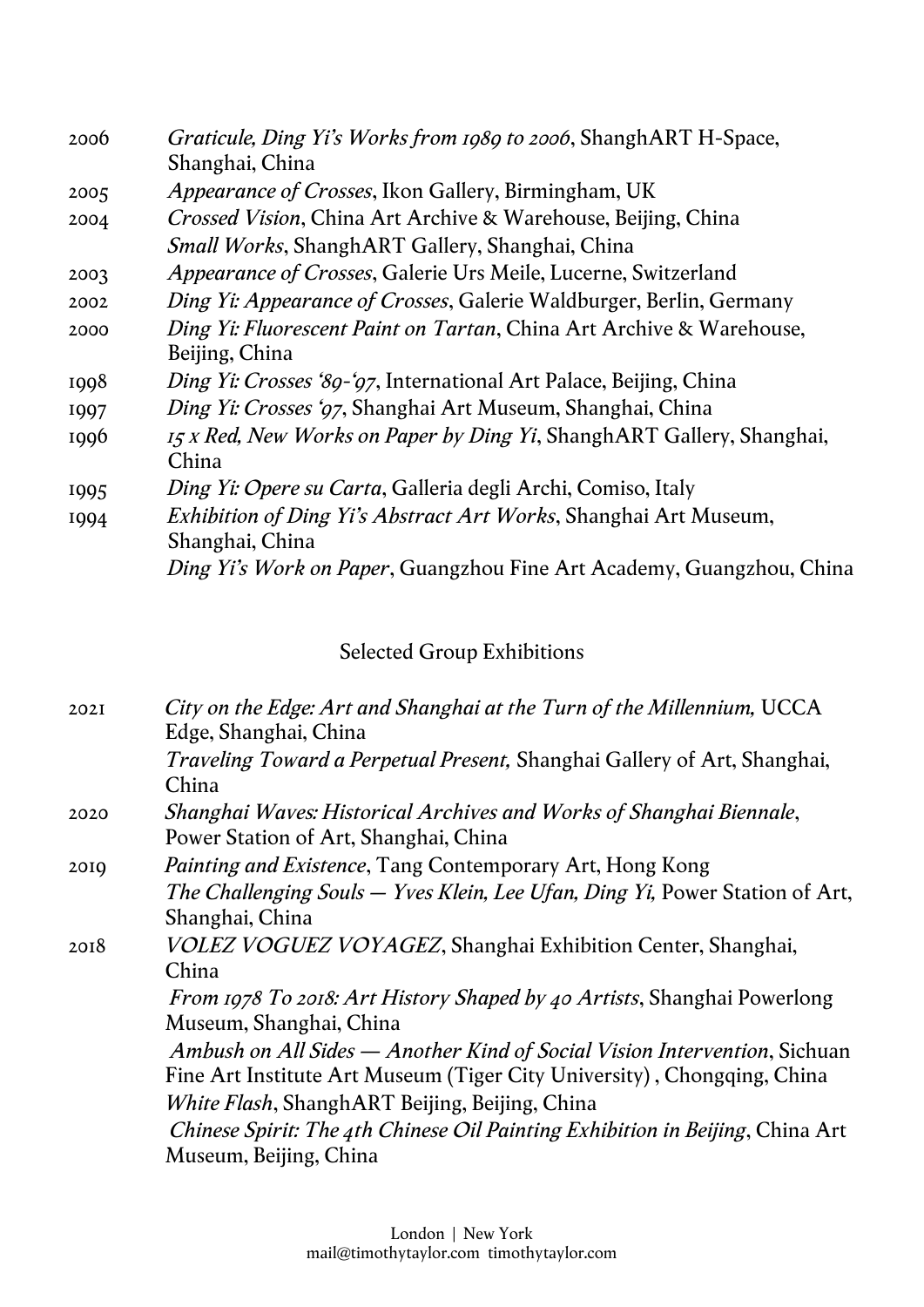*Eternal Painting*, Yibo Gallery, Shanghai, China *Turning Point - 40 Years of Chinese Contemporary Art*, The Long Museum, Shanghai, China *Art & China after 1989: Theatre of the World*, Guggenheim Museum Bilbao, Spain 2017-2018 *Art and China after 1989: Theater of the World*, Guggenheim, New York, NY, USA *Last Night's Fortune Teller,* Daimler Contemporary, Berlin, Germany 2016 *The Uncertain, or the Shelved...*, ShanghART Gallery, Shanghai, China *New Capital*, Huang Yu Collection Exhibition, Museum of Contemporary Art Chengdu, Chengdu, China *An Art Banquet, Shanghai Contemporary Artists' Painting and Sculpture Exhibition*, Chun Art Museum, Shanghai, China *Talking on Paper*, Pace Beijing, Beijing, China *Sense & Sensibility*, 10 Contemporary Artists, ZART Center, Shanghai, China *Variationes*, 10 Corso Como Gallery - Top Floor, Shanghai, China 2015 *On Curbstone Jewels and Cobblestones*, Daimler Contemporary Berlin, Berlin, Germany *Jing Shen, The Act of Painting in Contemporary China*, Padiglione D'Arte Contemporanea, Milan, Italy *China 8, Contemporary Art from China at the Rhine and Ruhr*, MKM Museum Küppersmühle, Duisburg, German *Artists for Ikon, Ikon 50th Anniversary*, Ikon Gallery, Birmingham, UK *Ding Yi & Xu Zhen, Hidden Behind Appearance*, Waldburger Wouters, Brussels, Belgium *The Boundaries of Order*, Hive Center for Contemporary Art, Beijing, China<sup>[1</sup>] *Sinthome, Open Show of Richard Taittinger Gallery*, Richard Taittinger Gallery, New York, NY, USA *Oltre La Materia*, Accademia di Belle Arti Bologna, Bologna, Italy 2014 *Just as Money is the Paper, the Gallery is the Room*, Osage Gallery, Shanghai, China *2014 Wuhan 3rd Documentary Exhibition of Fine Arts: Re-modernization*, Hubei Art Museum, Wuhan, China *1960*, Springs Center Art, Beijing, China *The Twelfth National Exhibition of Fine Arts, Exhibition of Experimental Arts*, Today Art Museum, Beijing, China *Trace – Shanghai Xintiandi Contemporary Public Art Exhibition*, Xintiandi, Shanghai, China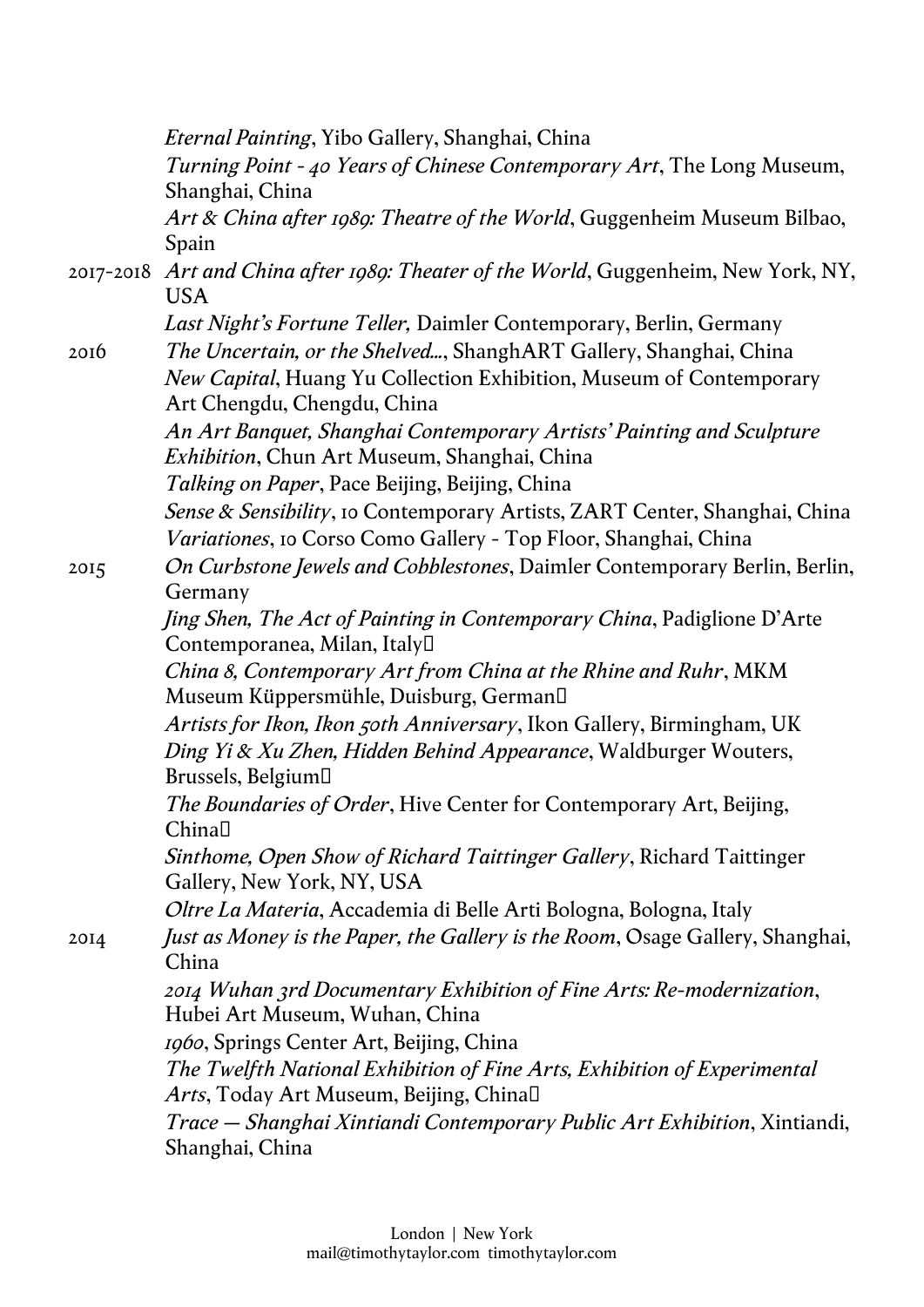*Shanghai Artworks Hong Kong Exhibition*, Hong Kong Convention and Exhibition Center, Hong Kong, China

*Art of Living - Breaking Down the Wall*, Jing An Kerry Center, Shanghai, China

*Hans van Dijk: 5000 Names*, Ullens Center for Contemporary Art, Beijing, China; Witte de With Center for Contemporary Art, Rotterdam, The **Netherlands** 

*Myth/History: Yuz Collection of Contemporary Art*, Yuz Museum, Shanghai, China

*Oltre La Materia*, International Art Exhibition, Mo Space, Zhenzhou, China *Lost Way: Time, Space, Tapestry*, Power Station of Art, Shanghai, China *Re-View, Opening Exhibition of Long Museum West Bund*, Long Museum (West Bund), Shanghai, China

*KÜNSTLERRÄUME | Artists' Spaces*, Galerie Karsten Greve, Cologne, Germany

2013 *Shanghai Art Exhibition in Beijing*, The National Art Museum of China, Beijing, China

> *'In Wuhan' 10th Anniversary of Fine Arts Literature Art Center*, Fine Arts Literature Art Center, Wuhan, China

*Open Books, Artists and the Chinese Folding-Books*, Sanshang Art, Hangzhou, China

*Filter the Public, Shanghai World Financial Center 5th Anniversary Art Project*, Shanghai World Financial Center, Shanghai, China

*A New Spring in Ink, Contemporary Space Ink 2013 Beijing*, Museum of Contemporary Art Beijing, Beijing, China

*Un Nuevo Horizonte, Exposición de Arte Chino Contemporáneo*, Conde Duque Center, Madrid, Spain

*Shanghai/Paris*, China Art Museum, Shanghai, China

*Revel, Celebrating MoCA's 8 Years in Shanghai*, Museum of Contemporary Art, Shanghai, China

*Von Kassel her, Zhangzhou International Public Art Exhibition*, Zhangzhou Bihu Eco Park, Zhangzhou, China

*Insightful Chrisma, Inaugural Exhibition of Shanghai Himalayas Museum*, Himalayas Art Museum, Shanghai, China

*Painting III, Elementary and Extreme Structure*, Gallery Yang, Beijing, China *Art 500*, Halcyon Gallery, Shanghai, China

*Shanghai Surprise, A Group Show on Contemporary Art in Shanghai*, K11 Art Mall, Shanghai, China

2012 *The Inaugural Exhibition of Long Museum*, Long Museum, Shanghai, China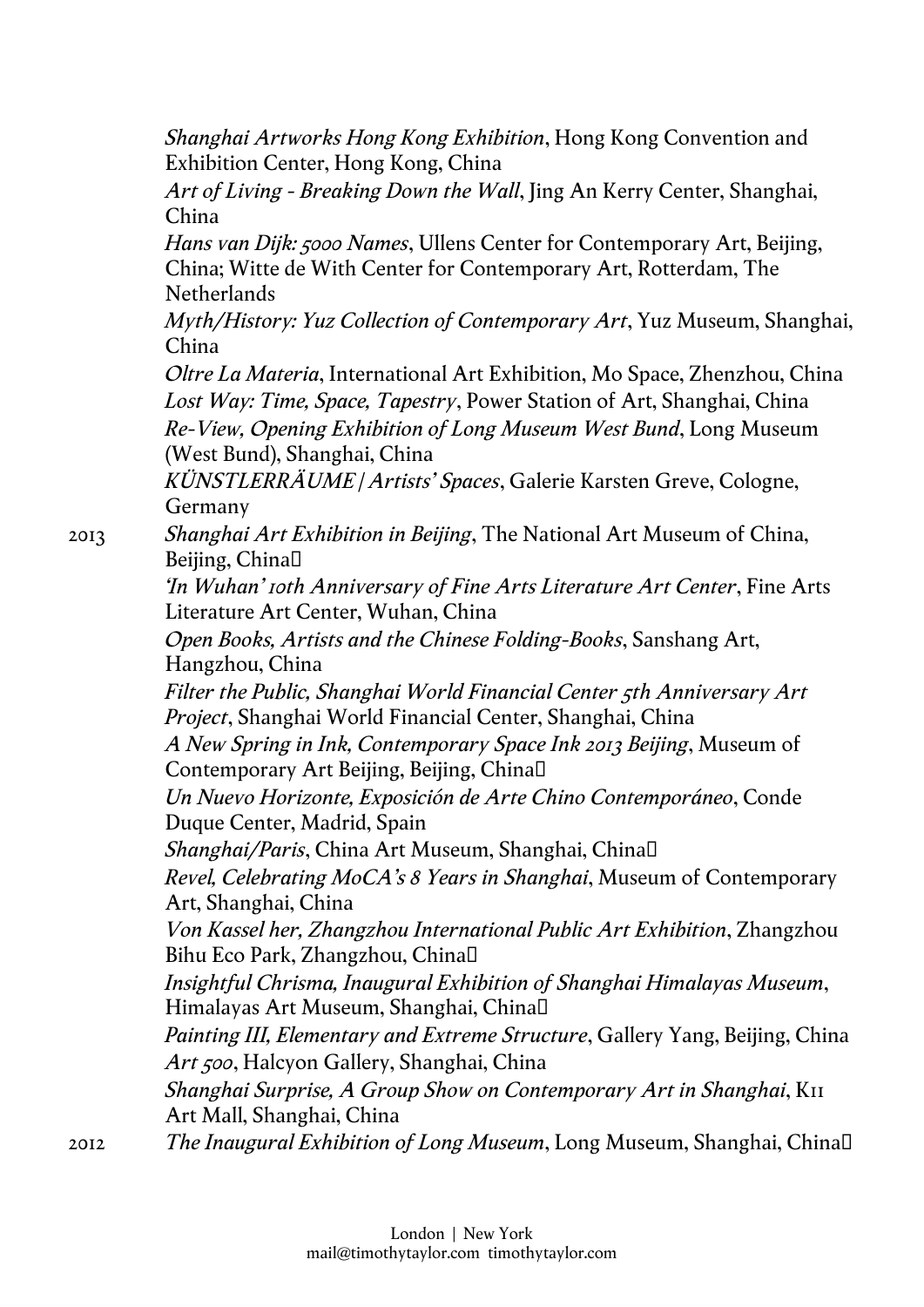*Beyond the Image – Contemporary Abstract Art Exhibition of 10 Artists*, University Art Museum of GAFA, Guangzhou, China

*Cultural Shanghai – A Return Oriented Towards the Future*, Redtown, Shanghai, China

*Slow Pace, A Kind of Contemporary Art*, Li-Space, Beijing, China *Meet Taipei, Shanghai Oil Painting & Sculpture Exhibition*, Taipei Fine Arts Museum, Taipei, China

*Pride of City – Shanghai Jing'an International Sculpture Project*, Shanghai Jing'an Sculpture Park, Shanghai, China

*Great Way Prevailing: Chinese Contemporary Public Art Exhibition*, Kassel, Germany

*Transformation: A view on Chinese Contemporary Art*, Istanbul Museum of Modern Art, Istanbul, Turkey

*The Seventh Shenzhen Sculpture Biennale--Accidental Message: Art is Not a System, Not a World*, OCT Contemporary Art Terminal, Shenzhen, China *Do A Book*, White Space, Beijing, China

*ShanghART Group Exhibition*, ShanghART Beijing, Beijing, China *ShanghART Group Exhibition*, ShanghART Gallery, Shanghai, China *Ai Weiwei, Wang Xingwei and Ding Yi: Persona 3*, Chambers Fine Art, New York, NY, USA

2011 *China Contemporary Print Exhibition*, Dongdi Storehouse Art Gallery, Dongguan, China

> *Growing Up, Exhibition celebrating SWFC 3rd & ShanghART Gallery 15th Anniversary*, Shanghai World Financial Center, Shanghai, China

*Image History Existence – TaiKang Life 15th Anniversary Art Collection Exhibition*, National Art Museum of China, Beijing, China

*Tao of Nature – 2011 Chinese Abstract Art Exhibition*, Museum of Contemporary Art, Shanghai, China

*Collecting History – China New Art*, Chengdu Museum of Contemporary Art, Chengdu, China

*Verso Est – Chinese Architectural Landscape*, MAXXI Museo nazionale delle arti del XXI secolo, Rome, Italy

*Contemporary Art Exhibition Documentation Project II: "Let's Talk about Money – 1*st International Fax Art Exhibition in Shanghai 1996", ShanghART Taopu, Shanghai, China

*Chinese Abstract Slow Art*, Singer Laren Museum, Laren, The Netherlands *Breaking Away, An Abstract Art Exhibition*, Boers-Li Gallery, Beijing, China *China Contemporary Prints Exhibition*, M Art Center, Shanghai, China 2010 *One by one, ShanghART Group Show*, ShanghART Gallery, Shanghai, China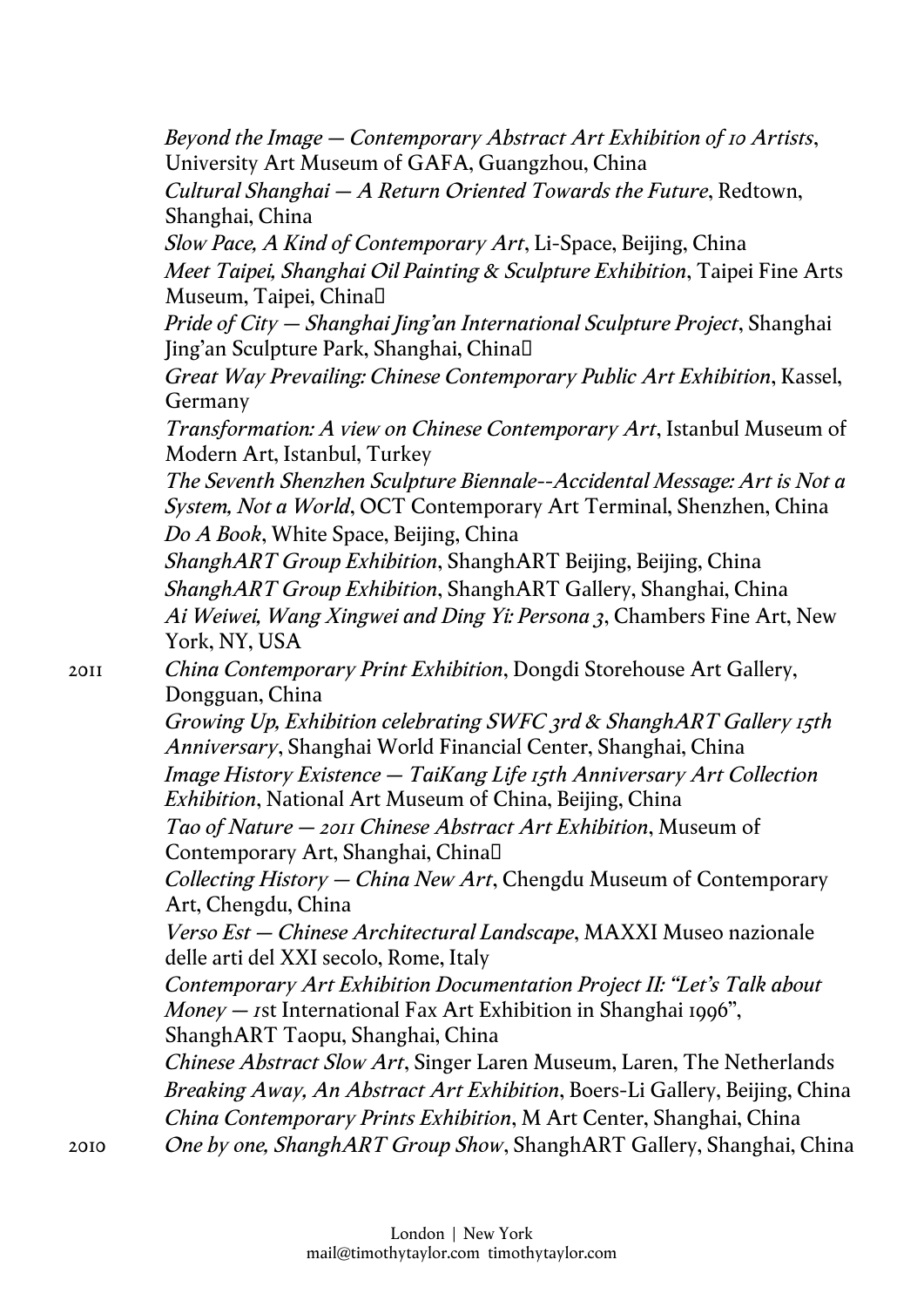*Reshaping History: Chinart from 2000-2009, Special Documenta*, China National Convention Center, Beijing, China *The State of Things, Contemporary Art from China and Belgium*, National Art Museum of China, Beijing, China *The Burden of Representation, Abstraction in Asia Today*, Osage Gallery, Shanghai, China *Beyond The Border*, Tangram Art Center, Shanghai, China *Culture of Shanghai, The Artists Concerned by HWAS*, HAWS Gallery, Shanghai, China *Coincidence*, Don Gallery, Shanghai, China *Thirty Years of Chinese Contemporary Art: Painting (1979-2009)*, Minsheng Art Museum, Shanghai, China *Exhibition in the sky*, Pudong tower advertisement boards, Shanghai, China *Shanghai*, Asian Art Museum, San Francisco, CA, USA *Shanghai Modern Exhibition*, Gallery Monma Annex, Sapporo, Japan *Chinese Contemporary Art in the Year of the Tiger*, Centre Culturel de Rencontre Abbaye de Neumünster, Luxembourg *Photo Exhibition of Contemporary Artists*, Today Art Museum, Beijing, China *Chinese Contemporary Artist in Their Twenties*, Beijing Angle Modern Art, Beijing, China 2009 *Footloose*, Galerie Waldburger, Brussels, Belgium *Collision, Experimental Cases of Contemporary Chinese Art*, CAFA Art Museum, Beijing, China *Out of Shanghai*, Museum Gegenstandsfreier Kunst, Otterndorf, Germany *History in the Making: Shanghai 1979 – 2009*, 436 Jumen Rd., Shanghai, China<sup>[]</sup> *Fan Ceremony*, Fine Arts Literature Art Centre, Wuhan, China *Opening Exhibition*, Hadrien de Montferrand, Beijing, China *Warm Up*, Minsheng Art Museum, Shanghai, China *Fan Ceremony, Works on Paper*, Yard Gallery, Shanghai, China *Yi Pai – Century Thinking A Contemporary Art Exhibition*, Today Art Museum, Beijing, China *Domus Collection*, White Space, Beijing, China *Un-natural, A New Discussion on Nature and Chinese Traditions*, Beijing Center for the Arts, Beijing, China *ShanghART Group Show*, ShanghART Gallery, Shanghai, China *Another scene – artist's projects, concepts and ideas*, ShanghART H-Space, Shanghai, China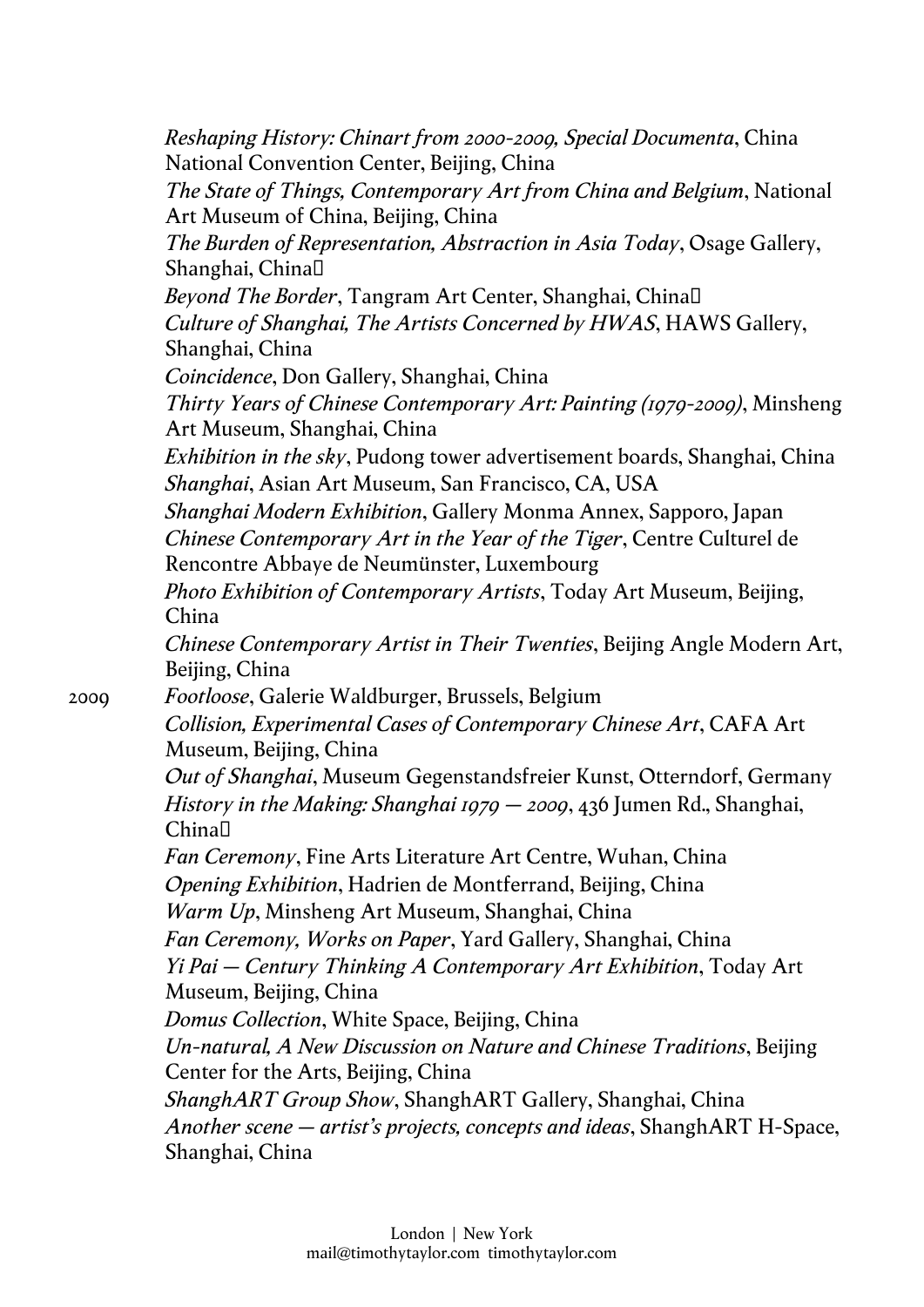*Mahjong: Contemporary Chinese Art from the Sigg Collection*, Peabody Essex Museum, Salem, MA, USA

*Yi – School, 30 Years of Abstract Chinese Art*, Wall Art Museum, Beijing, China

2008 *Hybrid*, ShanghART at Huaihai Rd 796, Shanghai, China

*Five Years of Duolun: Chinese Contemporary Art Retrospective Exhibition*, Shanghai Duolun Museum of Modern Art, Shanghai, China

*Masters: Exhibition for the 2*nd Anniversary of Z-Art Center's Opening, Z-Art Center, Shanghai, China

*It is I Too, Self-Portraits By 21 Chinese Artists*, OFOTO Gallery, Shanghai, China

*Avant-Garde China: 20 Years of Chinese Contemporary Art*, The National Art Center, Tokyo; The National Museum of Art, Osaka; Aichi Prefectural Museum of Art, Nagoya, Japan

*Shanghai Academic Culture, Contemporary Art Exhibition by Shanghai*, New B Gallery, Shanghai, China

*Material Link, A Dialogue Between Greek and Chinese Artists*, Museum of Contemporary Art, Shanghai, China

*UWANTART: The New Signature in Art, Special Inaugural Exhibition* · Volume Two, UWANTART, Shanghai, China

*The Tale of Silk: A Hermès Exhibition*, Beijing Today Art Museum, Beijing, China

*Writing on the Wall, Chinese New Realism and Avant-Garde in the Eighties and Nineties*, The Groninger Museum, Groningen, The Netherlands

*Red Aside, Contemporary Chinese Art from the Sigg Collection*, The Joan Miró Foundation, Barcelona, Spain

*Selected*, ShanghART H-Space, Shanghai, China

*La Escuela Yi, 30 Years of Abstract Chinese Art*, La Caixa, Barcelona, Spain 2007 *The Tale of Silk, A Hermès Exhibition*, Shanghai Art Museum, Shanghai, China

*85 New Wave – The Birth of Chinese Contemporary Art*, Ullens Center for Contemporary Art, Beijing, China

*Rejected Collection*, Ke Center for Contemporary Arts, Shanghai, China *Individual Positions 1*, ShanghART Gallery, Shanghai, China

*Strategy on Paper, Works on Paper Invitational Exhibition*, Square Gallery of Contemporary Art, Nanjing, China

*Harmony and Difference, East China Contemporary Sculpture Invitational Exhibition*, Art Space of Fine Art College from Shanghai University, Shanghai, China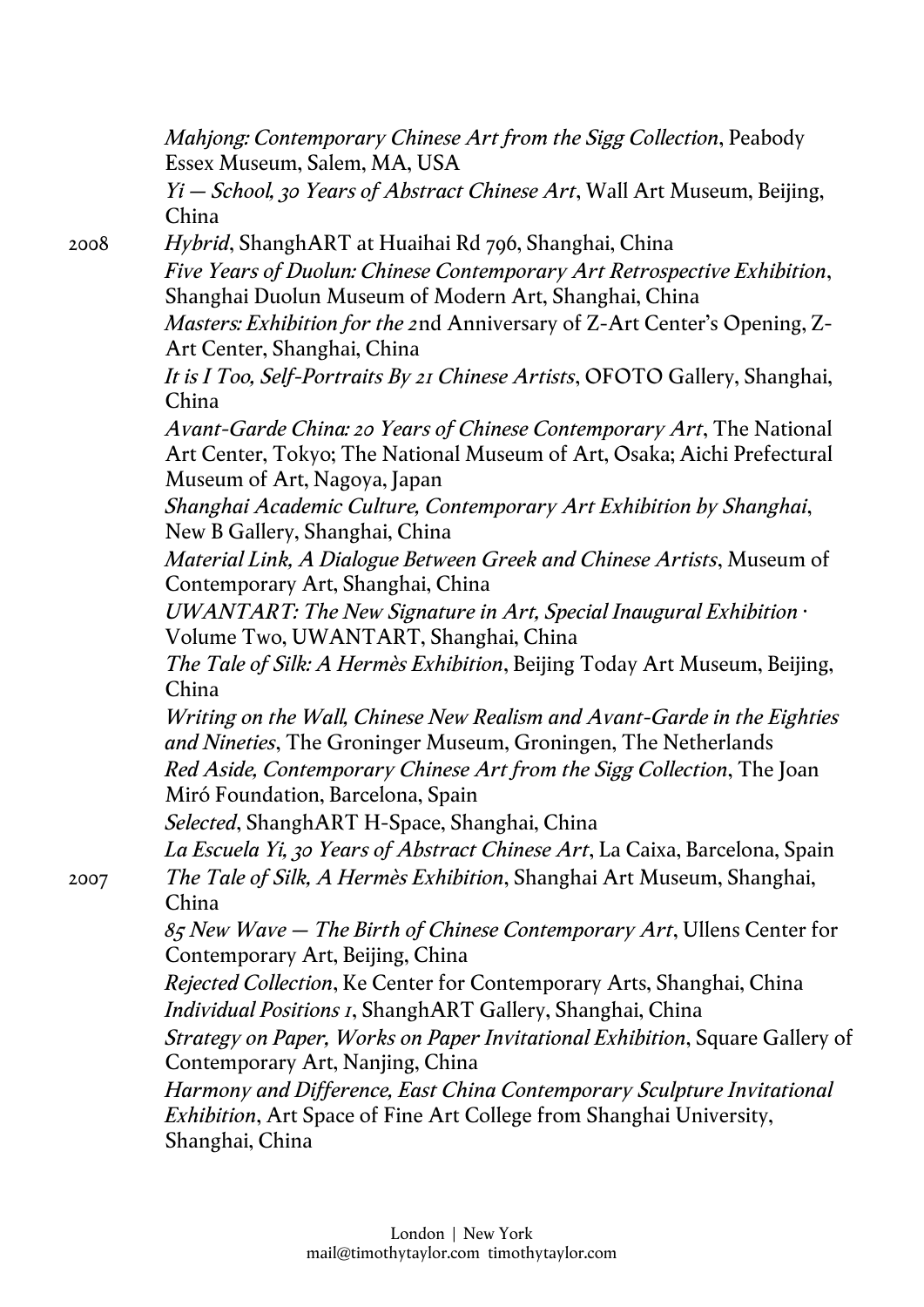|      | Shanghai Attitude, Invitation Exhibition of Contemporary Art in Shanghai,<br>Makii Stainless Co., Ltd., Shanghai, China |
|------|-------------------------------------------------------------------------------------------------------------------------|
| 2006 | Z-Art Center Opening Exhibition, Z-Art Center, Shanghai, China                                                          |
|      | Art in Motion, Museum of Contemporary Art, Shanghai, China                                                              |
|      | <i>Entry Gate: Chinese Aesthetics of Heterogeneity</i> , Museum of Contemporary<br>Art, Shanghai, China                 |
|      | 6th Shanghai Biennale — Hyper Design, Shanghai Art Museum, Shanghai,<br>China                                           |
|      | Witness, Blue Dreamland Gallery, Chengdu, China                                                                         |
|      | Shanghai Academic Culture, Contemporary Art Exhibition by Shanghai                                                      |
|      | Universities' Teachers, Shanghai Art Museum, Shanghai, China                                                            |
|      | Mahjong: Contemporary Chinese Art from the Sigg Collection, Hamburger<br>Kunsthalle, Hamburg, Germany                   |
|      | In the Name of Material, Hss Art Centre, Shanghai, China                                                                |
|      | Transform, Artist Created by Their Works, Jing Art Gallery, Shanghai,<br>China                                          |
|      | <i>Works on paper</i> , Xuhui Art Museum, Shanghai, China                                                               |
|      | The Blossoming of Realism, The Oil Painting of Mainland China Since 1978,<br>Taipei Fine Arts Museum, Taipei, China     |
|      | Contemporary Chinese Art, Galerie Karsten Greve, Cologne, Germany                                                       |
|      | Contemporary China, PKM Gallery, Seoul, Korea                                                                           |
| 2005 | Born in China, Goedhuis Contemporary, London, UK                                                                        |
|      | Alien Illusion, Shanghai Art Museum, Shanghai, Chinal                                                                   |
|      | Cina: Prospettive d'Arte Contemporanea, Spazio Oberdan, Milan, Italy                                                    |
|      | Mahjong, Contemporary Chinese Art from the Sigg Collection,                                                             |
|      | Kunstmuseum Bern, Bern, Switzerland                                                                                     |
|      | <i>In Their 40's</i> , ShanghART H-Space, Shanghai, Chinal                                                              |
|      | Shenzhen Art Biennale, OCT Contempory Art Terminal, Shenzhen, China                                                     |
|      | Pictorial DNA Made in China, Galerie Urs Meile, Lucerne, Switzerland                                                    |
|      | Art & Issue, China-Korea Art Exchange Exhibition, Soca Gallery, Beijing,                                                |
|      | China                                                                                                                   |
|      | <i>Reveal</i> , Shanghai Artdeco, Shanghai, China                                                                       |
|      | <i>Study Practice</i> , Shanghai Gallery of Art, Shanghai, China                                                        |
| 2004 | New Boundaries, Taikang Top Space, Beijing, China                                                                       |
|      | Dreaming of the Dragon's Nation, Contemporary Art from China, Irish                                                     |
|      | Museum of Modern Art, Dublin, Ireland                                                                                   |
|      | <i>Shanghai Modern</i> , Museum Villa Stuck, Munich, Germany                                                            |
|      | Dial 62761232 (Express Delivery Exhibition), Contemporary Art Exhibition,<br>BizArt, Shanghai, China                    |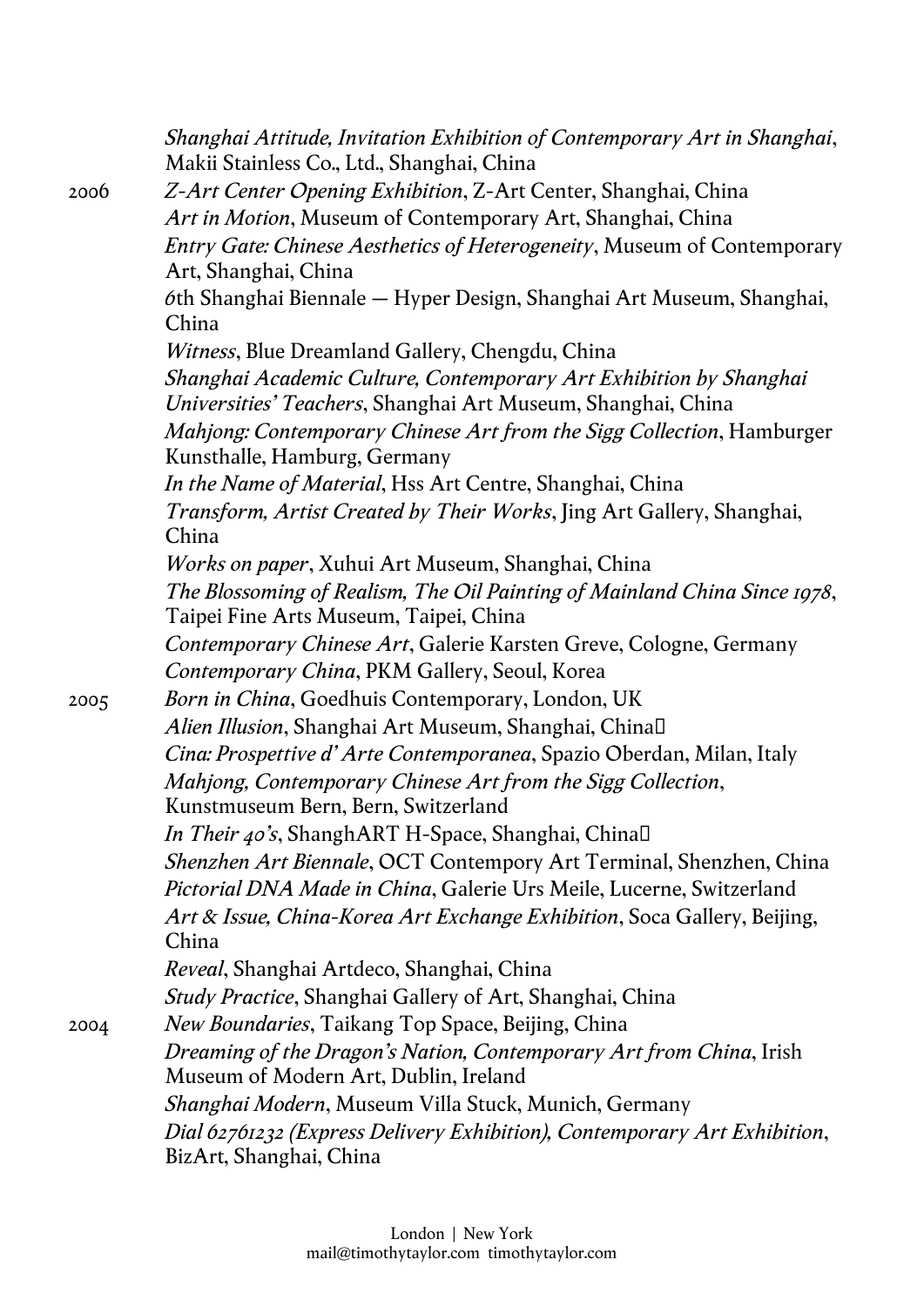|      | Persona, Ai Weiwei, Ding Yi, Wang Xingwei, China Art Archive &<br>Warehouse, Beijing, China   |
|------|-----------------------------------------------------------------------------------------------|
| 2003 | <i>Prayer Beads and Brush Strokes</i> , Beijing Tokyo Art Projects, Beijing, China            |
|      | Open Sky, Grand Opening of Shanghai Duolun Museum of Modern Art,                              |
|      | Duolun Museum of Modern Art, Shanghai, China                                                  |
|      | Chinese Maximalism, Millennium Art Museum, Beijing; University of Buffalo                     |
|      | Art Galleries and Museum Studies, State University of New York, Buffalo,<br>NY, USA           |
|      | Take a Seat, Artsea Studio & Gallery, Shanghai, China                                         |
|      | Subversion and Poetry, Contemporary Chinese Art, Culturgest, Lisbon,                          |
|      | Portugal                                                                                      |
|      | An Opening Era, National Art Museum of China, Beijing, China                                  |
|      | Junction – Chinese Contemporary Architecture of Art, Lianyang                                 |
|      | Architecture Art Museum, Shanghai, China                                                      |
|      | Different Choice, The Invited Exhibition of the Shanghai 60's Artists, Bandao                 |
|      | Gallery, Shanghai, China                                                                      |
| 2002 | Metaphysics 2002, Shanghai Art Museum, Shanghai, China                                        |
|      | The First Guangzhou Trienniale - Reinterpretation: A Decade of                                |
|      | <i>Experimental Chinese Art (1990 - 2000)</i> , Guangdong Museum of Art,<br>Guangzhou, China□ |
|      | Quick Look!, Shanghai Zhejiang Jiangsu Anhui Contemporary Art Exhibition,                     |
|      | Consulate General of Switzerland, Shanghai, China                                             |
|      | Two Abstract Artists in Shanghai, Ding Yi – Shen Fan, ShanghART Gallery,                      |
|      | Shanghai, China                                                                               |
|      | Golden Harvest, Museum of Contemporary Art, Zagreb, Croatial                                  |
|      | <i>Crossing Cultures, Elementarteilchenkunst</i> , Kunsthaus Muerz, Styria, Austria           |
|      | <i>Ost + West</i> , Kuenstlerhaus, Vienna, Austrial                                           |
|      | <i>Paris-Pekin, Chinese Contemporary Art Exhibition, Espace Pierre Cardin,</i>                |
|      | Paris, France                                                                                 |
|      | 24:30 Contemporary Art Exhibition, Bizart, Shanghai, China                                    |
| 200I | Gallery Opening, Goedhuis Contemporary, New York, NY, USA                                     |
|      | Living in Time, 29 Contemporary Artists from China, Hamburger Bahnhof-                        |
|      | Museum für Gegenwart, Berlin, Germany                                                         |
|      | <i>China Art Archives &amp; Warehouse Opening Exhibition, China Art Archives &amp;</i>        |
|      | Warehouse, Beijing, China                                                                     |
|      | The Ist Chengdu Biennal, Chengdu Modern Art Museum, Chengdu, Chinal                           |
|      | Ornament & Abstraction, Fondation Beyeler, Basel, Switzerland                                 |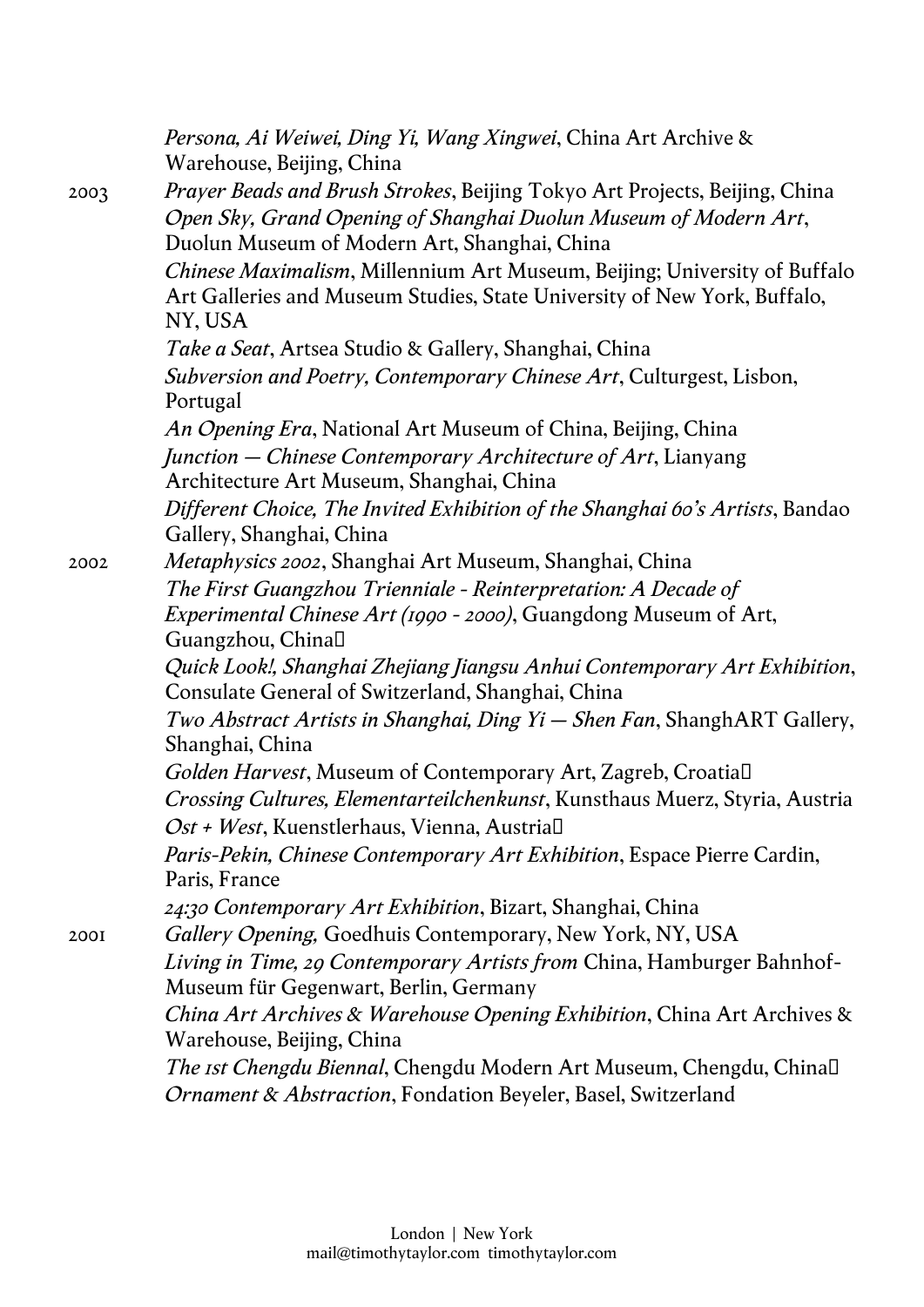|      | Towards a New Image, Twenty Years of Chinese Contemporary Painting,<br>The National Art Museum of China, Beijing; Shanghai Art Museum,<br>Shanghai; Guangdong Art Museum, Guangzhou; Sichuan Modern Art<br>Museum, Chengdu, China |
|------|-----------------------------------------------------------------------------------------------------------------------------------------------------------------------------------------------------------------------------------|
|      | As long as They Catch Mice, Munkeruphus Gallery, Mumkerphus,<br>Denmark                                                                                                                                                           |
|      | Yokohama 2001: International Triennale of Contemporary Art, Yokohama,<br>Japan                                                                                                                                                    |
| 2000 | Chinese Muren--Chinese Walls, Nederlands Gasunie, Groningen, The<br><b>Netherlands</b>                                                                                                                                            |
|      | 2000 China-Korea-Japan Contemporary Art Exhibition, Changning Culture<br>and Art Centre, Shanghai, China                                                                                                                          |
|      | Looking out / Looking in, Art Show 2, Residential College Art Gallery,<br>University of Michigan, MI, USA                                                                                                                         |
|      | Uncooperative Approach (Fuck Off), Eastlink Gallery, Shanghai, China                                                                                                                                                              |
| 1999 | Open Channels, The First Collecting Exhibition of Dong Yu Museum of Fine<br>Arts, Dong Yu Museum, Shenyang, China                                                                                                                 |
|      | Concepts, Color and Passions, China Art Archives & Warehouse, Beijing,<br>China                                                                                                                                                   |
|      | Collecting Exhibition, Modern Chinese Art Foundation, Caermersklooster,<br>Belgium□                                                                                                                                               |
|      | Looking Out / Looking In — Shanghai Contemporary Art Exhibition, Plug In<br>Contemporary Art Centre, Winnipeg, Canadal                                                                                                            |
|      | BM99, Bienal da Maya, Maya Art Center, Portugal                                                                                                                                                                                   |
| 1998 | <i>Every Day, 11th Biennale of Sydney, Museum of Contemporary Art, Sydney,</i><br>Australia                                                                                                                                       |
|      | Mondrian in China, Art Gallery of Beijing International Palace, Beijing;<br>Shanghai Library, Shanghai; Guangdong Museum of Art, Gangzhou, China                                                                                  |
|      | Jiang Nan, Chinese Contemporary Art, Charles H. Scott Gallery, Vancouver,<br>Canada                                                                                                                                               |
| 1997 | <i>The Chinese Roots</i> , Shanghai Art Museum, Shanghai, China                                                                                                                                                                   |
|      | New Art Work from China, Flanders Contemporary Art, Minnesota, MN,<br><b>USA</b>                                                                                                                                                  |
|      | The Collection of Shanghai Art Museum, Inchon New World Art Museum,<br>Inchon, Korea                                                                                                                                              |
|      | Quotation Marks, Chinese Contemporary Paintings, National Art Museum,<br>Singapore <sup>[1]</sup>                                                                                                                                 |
|      | In Between Limits, An Aspect of Chinese Contemporary Art, Sonje Museum<br>of Contemporary Art, Gyeongju, Korea                                                                                                                    |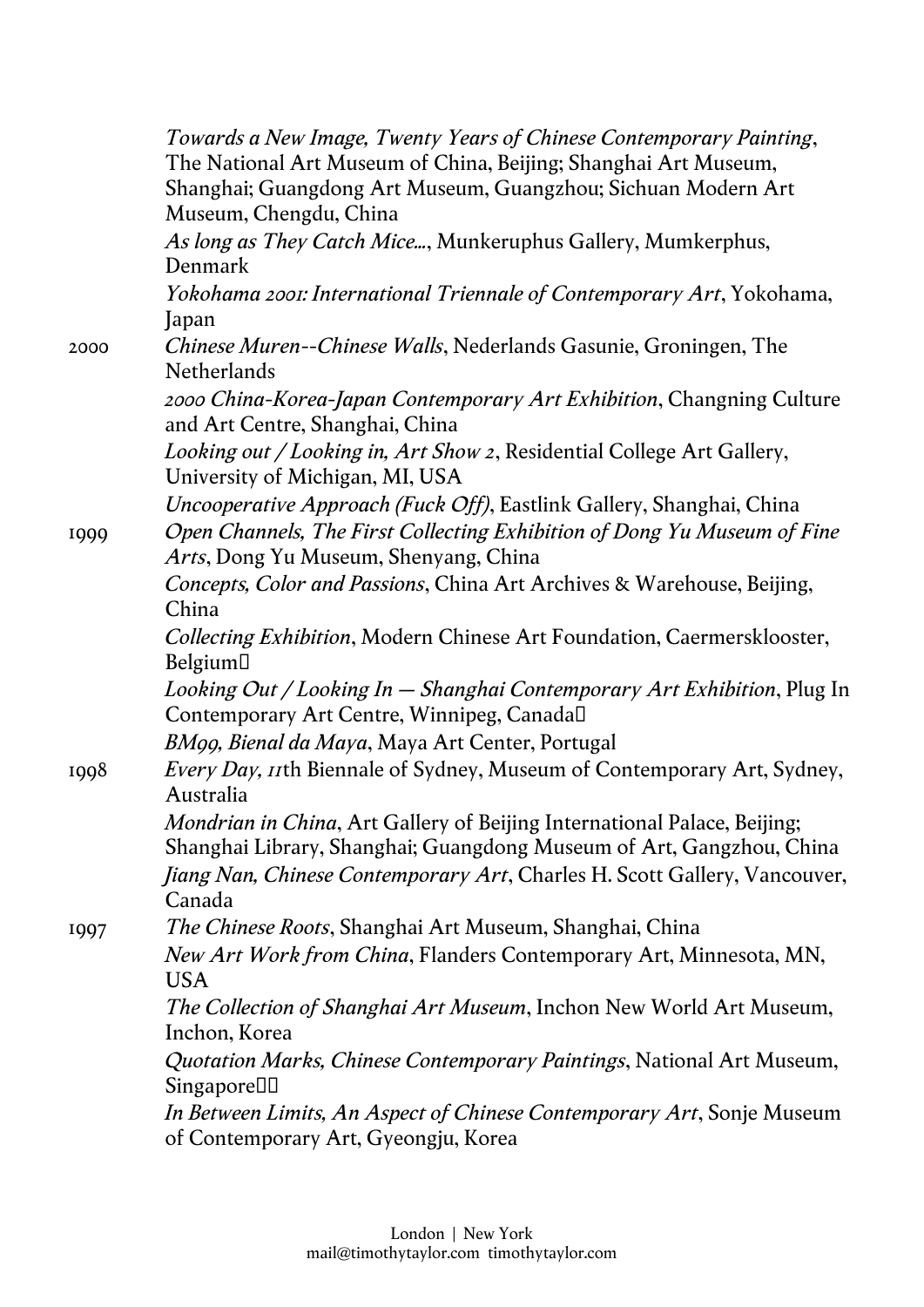|      | A Point of Contact, Korean Chinese Japanese Contemporary Art, Taegu Art<br>and Culture Hall, Taegu, Korea                                                                            |
|------|--------------------------------------------------------------------------------------------------------------------------------------------------------------------------------------|
|      | Works by Shanghai Artists, Art Association Exhibition Hall, St. Petersburg,<br>Russia□□                                                                                              |
|      | China!, Artist's House, Vienna, Austria; Zacheta Art Museum, Warsaw,<br>Poland; Haus der Kulturen der Welt, Berlin, Germany                                                          |
|      | Contemporary Art Invitational Exhibition, Changning District Cultural<br>Centre, Shanghai, China                                                                                     |
|      | <i>Chinese Abstraction</i> , Gallery Ursula Krinzing, Vienna, Austria                                                                                                                |
|      | Handover exhibition, Hong Kong Exhibition Centre, Hong Kong, China                                                                                                                   |
| 1996 | Shanghai Fax: Let's Talk About Money, International Fax Art Exhibition,<br>Shanghai Huashan Professional School of Art Gallery, Shanghai, China                                      |
|      | Shanghai Abstract Art, ShanghART Gallery, Shanghai, China                                                                                                                            |
|      | Canton, Shanghai, Beijing, Central Art Academy, Beijing, China                                                                                                                       |
|      | The First China Oil Painting Society Exhibition, China Art Museum, Beijing,<br>China                                                                                                 |
|      | rst Shanghai Biennale, Shanghai Art Museum, Shanghai, China                                                                                                                          |
|      | China!, Kunstmuseum Bonn, Bonn, Germany                                                                                                                                              |
|      | In China Part II, World Trade Centre, Bremen, Germany                                                                                                                                |
|      | Direct d'ART – Salon International d'Art Contemporain, Nice, France                                                                                                                  |
|      | Chinese Abstraction, Michael Wardell Gallery, Melbourne, Australia                                                                                                                   |
| 1995 | Des Pais del Centre, Avantguardes Artistiques Xineses, Santa Monica Art<br>Centre, Barcelona, Spain                                                                                  |
|      | New Chinese Art: 1990-1994, Vancouver Gallery of Art, Vancouver, Canda;<br>Art Centre, Chicago, USA                                                                                  |
|      | Change, China Contemporary Art, Kunsthalle Goetaplatsen, Goeteborg,<br>Sweden                                                                                                        |
|      | Aura Aurea, Chiostri Benedettini, Reggio Emilia, Italy                                                                                                                               |
|      | Chinese Contemporary Art, Goethe Institute, Beijing, China                                                                                                                           |
|      | Shanghai Abstract Art, ShanghART Gallery, Shanghai, China                                                                                                                            |
|      | Making their Mark, Works on paper, Meridian Gallery, Melbourne,<br>Australia                                                                                                         |
| 1994 | Abstract Works by Six Artists, Hanart TZ Gallery, Hong Kong, China                                                                                                                   |
|      | In China, Gallery Carol Johnssen, Munich, Germany                                                                                                                                    |
| 1993 | 45th International Art Exhibition Venice Biennale: Cardinal Points of the<br>Arts, Venice, Italy                                                                                     |
|      | <i>Post '89 Chinese Modern Art</i> , Hong Kong Arts Centre, Hong Kong, China<br>The First Asia-Pacific Triennial of Contemporary Art, Queensland Art<br>Gallery, Brisbane, Australia |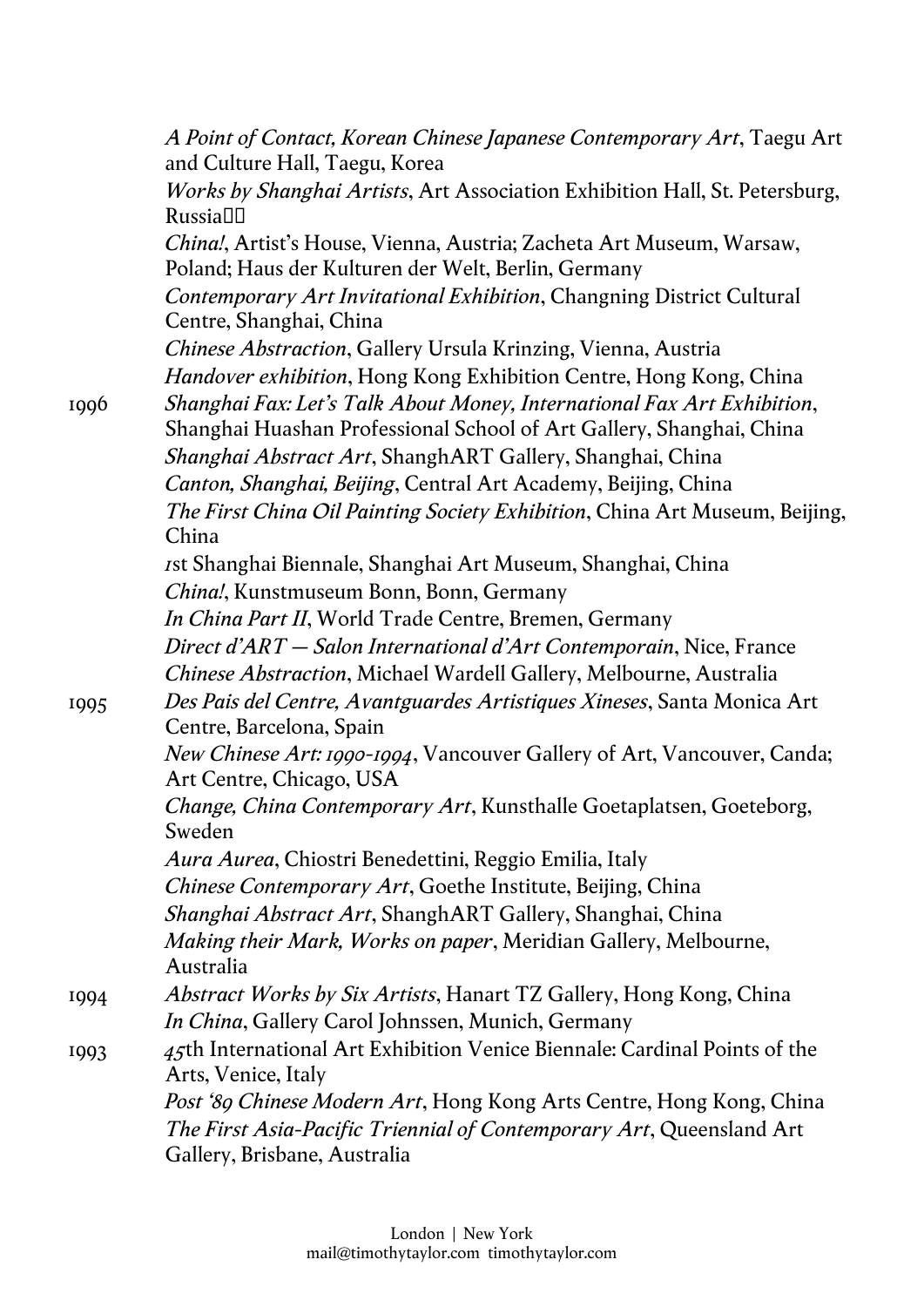|      | <i>Mao Goes Pop, China Post '89, Museum of Contemporary Art, Sydney;</i><br>Victoria National Gallery, Melbourne, Australia                      |
|------|--------------------------------------------------------------------------------------------------------------------------------------------------|
|      | <i>China Avant-garde</i> , Haus der Kulturen der Welt, Berlin; Kunsthall,<br>Rotterdam, The Netherlands; Brandts Klaederfabrik, Odense, Denmark; |
|      | Hildesheim Art Gallery, Hildesheim, Germany; Museum of Modern Art,<br>Oxford, UK                                                                 |
| 1992 | <i>Documentary Exhibition of Chinese Art of the 90's, K Gallery, Tokyo, Japan</i>                                                                |
| 1991 | Documentary Exhibition of China Art Research, Beijing, Nanjing; Chongqing;<br>Dongbei Area, China                                                |
|      | <i>Shanghai Modern Art</i> , Yokohama Museum of Art, Yokohama, Japan                                                                             |
| 1989 | China/Avant-Garde Art Exhibition, National Art Museum of China, Beijing,<br>China                                                                |
| 1988 | Exhibition of Today's Art, Shanghai Art Museum, Shanghai, China                                                                                  |
| 1986 | <i>rst Shanghai Youth Grand Fine Arts Exhibition, Shanghai Artist's Gallery,</i><br>Shanghai, China                                              |
|      | <i>First Shanghai Concave-Convex Exhibition</i> , Xuhui Cultural Centre, Shanghai,<br>China                                                      |
|      | <i>Inauguration Exhibition of the Shanghai Art Museum, Shanghai Art</i><br>Museum, Shanghai, China                                               |
| 1985 | <i>Exhibition of Modern Art by Six Artists</i> , Fudan University, Shanghai, China                                                               |

### Selected Awards, Prizes, Grants and Honours

- 2011 Silver Award of Shanghai Design Exhibition
- 2001 Artist in Residence, Kuenstlerhauser Worpswede, Germany

### Selected Public and Private Collections

Centre Pompidou, Paris, France Daimler Art Collection, Berlin, Germany Fosun Foundation, New York, NY, USA Fukuoka Asian Art Museum, Fukuoka, Japan HAUDENSCHILD Collection, CA, USA Leeum, Samsung Museum of Art, Seoul, Korea DSL Collection, Beijing, China Long Museum, Shanghai, China Shanghai Art Museum, Shanghai, China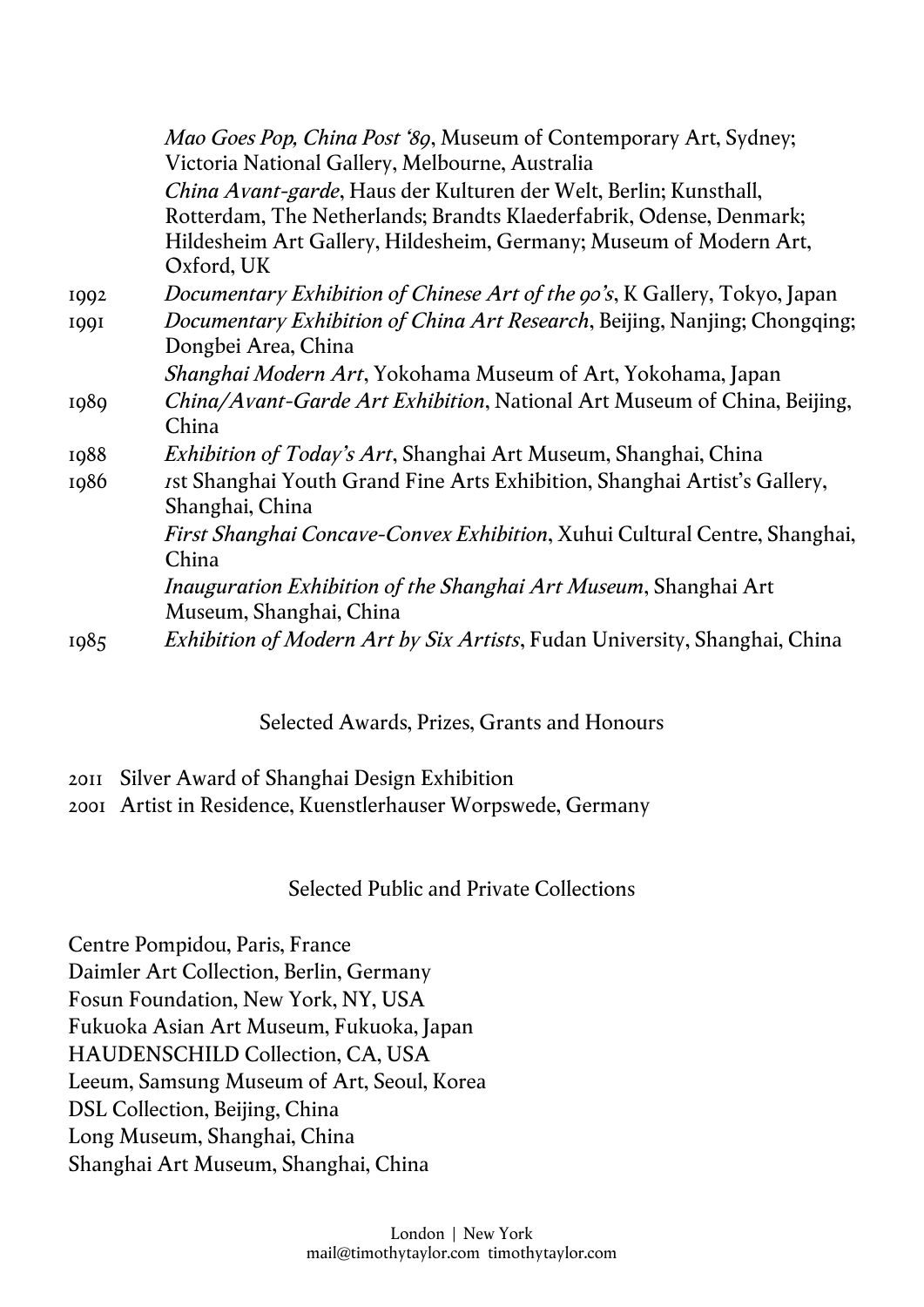Uli Sigg Collection, Switzerland Yuz Foundation, Jakarta, Indonesia

## Selected Publications

| 2010 | Lin, J., Above Sea: Contemporary Art, Urban Culture, and the Fashioning of<br><b>Global Shanghai, Manchester University Press</b>                               |
|------|-----------------------------------------------------------------------------------------------------------------------------------------------------------------|
|      | Power Station of Art, The Challenge of Infinite -- Yves Klein, Lee Ufan, Ding<br>Yi, Shanghai Literature and Art Publishing House                               |
| 2018 | Guohua, L., Yalei, W., Songyin, G., Zhihua, Q., Peng, L., Chinese Art History:<br><i>From 1978 to 2018</i> , Shanghai Painting and Calligraphy Publishing House |
|      | Brouwer, M., Saelemakers, S., Hans van Dijk / Dai Hanzhi   A Life with Art in<br>China 1986-2002, UCCA & Witte de With Publishers                               |
|      | Boudehen, C., Temman, M., Shanghai - Louis Vuitton City Guide (English<br><i>version</i> ), Louis Vuitton                                                       |
|      | Boudehen, C., Temman, M., Shanghai - Louis Vuitton City Guide (Chinese versio<br><i>n</i> ), Louis Vuitton                                                      |
|      | 2018 Art Shenzhen, Art Shenzhen Organisation                                                                                                                    |
|      | Chinese Contemporary Collectors Exhibition, Qiao Space                                                                                                          |
| 2017 | Art and China after 1989: Theatre of the World, Guggenheim Museum                                                                                               |
|      | (ed.) Filipovic, E., The Artist as Curator: An Anthology, Mousse Publishing /<br>Koenig Books                                                                   |
| 2016 | <i>Studio</i> , Qiao Space                                                                                                                                      |
|      | Xiangyan, L., <i>Wuu Speech - Artists Living in Shanghai</i> , Shanghai: China Art<br>Museum                                                                    |
|      | Sense & Sensibility: 10 Contemporary Artists, Shanghai: ZJ Innopark                                                                                             |
|      | Urbananatomy: Shanghai 2008, China Intercontinental Press                                                                                                       |
|      | Diehr, U., Steinemann, H., Art   Basel   Unlimited   2008, China Intercontinental<br>Press                                                                      |
| 2015 | Hudson, S., <i>Painting Now</i> , Thames & Hudson                                                                                                               |
|      | Hong, P., Smith, K., About Painting Too, Shenzhen: OCAT Xi'an                                                                                                   |
|      | Target Choice: Chinese Contemporary Art Exhibition of Collectors, Target<br>Magazine                                                                            |
|      | Hui, W., Yao, S., <i>Traces: Xintiandi Contemporary Public Art Exhibition</i> , Inlink<br>China                                                                 |
|      | Smerling, W., Bezzola, T., Ullrich, F., China 8: Contemporary Art from China at<br><i>Rhine and Ruhr</i> , Wienand Verlag                                       |
|      | Wenging, S., Shanghai Ever, Shanghai: Museum of Contemporary Art                                                                                                |
|      |                                                                                                                                                                 |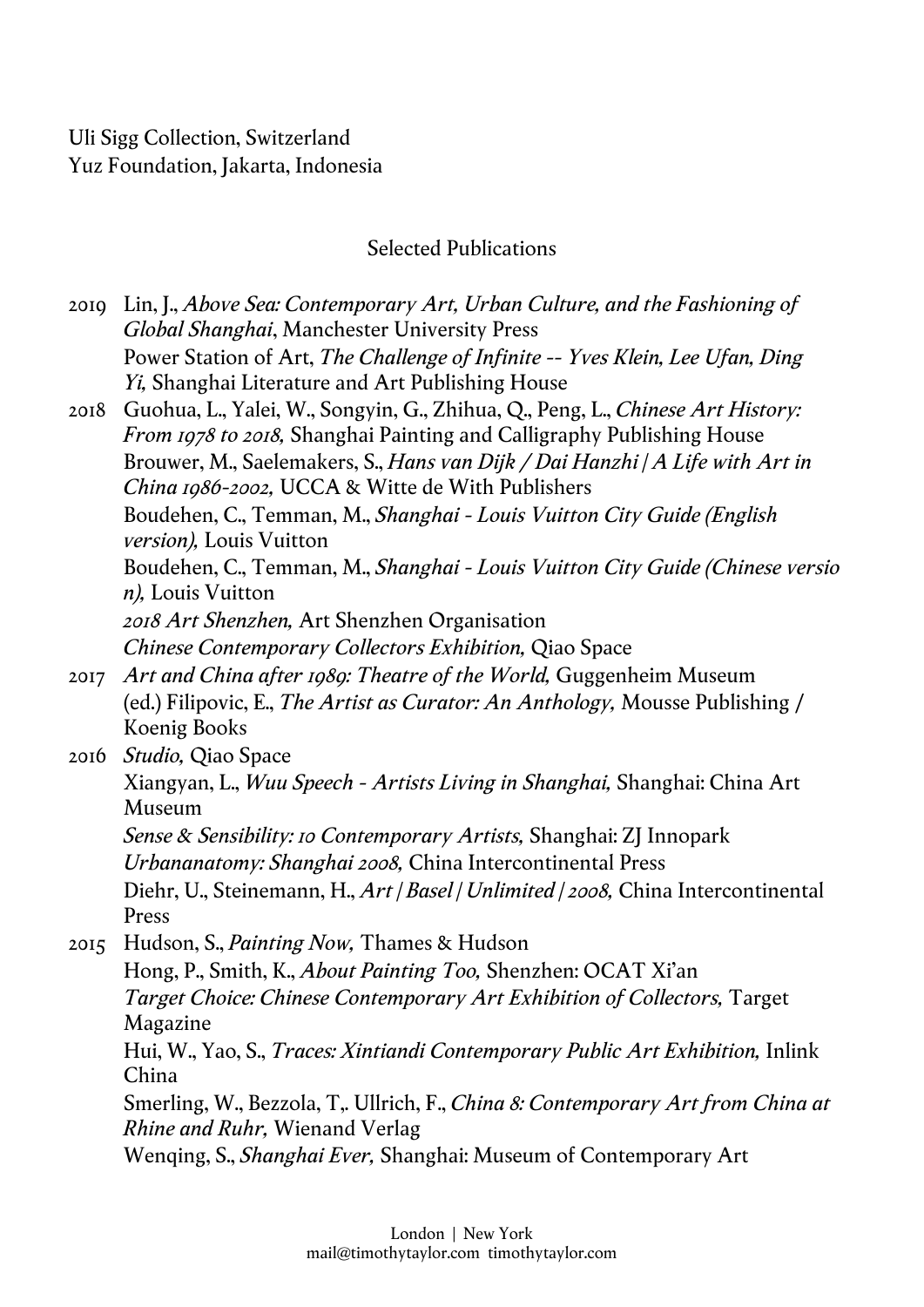| 2014        | Ciric, B., A History of Exhibition: Shanghai 1979-2006, UK: Centre for Chinese<br>Contemporary                                                                 |
|-------------|----------------------------------------------------------------------------------------------------------------------------------------------------------------|
|             | Shaofeng, Y., 1960, Beijing: Springs Center of Art                                                                                                             |
|             | Huangsheng, W., Qinghui, C., Xiaoyan, G., Re-View, Long Museum West Bund                                                                                       |
|             | Yan, G., Decorum: Carpets & Tapestries by Artists, Shanghai Literature and Art                                                                                 |
|             | <b>Publishing House</b>                                                                                                                                        |
|             | Chuan, Z., Tao, H., Radical Art History Shaghai Chronicles in the 1980s, Shanghai<br>Sanlian Bookstore                                                         |
|             | ShanghART Taopu 2014, ShanghART                                                                                                                                |
| 2013        | The 4th Changsha Exhibition Series, Hunan Fine Arts Publishing House                                                                                           |
|             | Art Basel Hong Kong 2013                                                                                                                                       |
|             | Guobin, T., 2013 Art Changsha Ding Yi, Hunan Fine Arts Publishing House                                                                                        |
| 2012        | <i><b>2xHelbling in Shanghai, IG Halle</b></i>                                                                                                                 |
|             | Remembering JiangNan, Eye Level Art                                                                                                                            |
|             | <b>WEST BANK MUSEUM</b>                                                                                                                                        |
|             | Ding, L., Yinghua Lu, C., Wei, S., The Seventh Shenzhen Sculpture Biennale /<br>Accidental Message   Art is Not a System, Not a World, Ling Nan Art Publishing |
|             | House                                                                                                                                                          |
|             | Landscape in Mind   Public Art from China                                                                                                                      |
|             | Fuesser, T., Short Cuts   Artists in China                                                                                                                     |
|             | Andrews, C. A. and J. P., The Art of Modern China, University of California                                                                                    |
|             | <i>Creative M50 2012</i> , Shanghai: M50                                                                                                                       |
| <b>20II</b> | Kunst in China - Sonderedition                                                                                                                                 |
|             | Shanghai Art Fair 2011                                                                                                                                         |
|             | The Ullens Collection - The Nascence of Avant-Garde China Evening<br>Sale, Sotheby's                                                                           |
|             | Fu, L., Wang, Y., Strange Attractors, Yue, L., Waage, M., Chinese Abstract Slow<br>Art                                                                         |
|             | Xu, L., <i>The Future to Abstract Art</i> , Hunan Fine Art Publishing House                                                                                    |
|             | <i>Image   History   Existence, Culture and Art Publishing House</i>                                                                                           |
|             | Art Basel Miami Beach 2011                                                                                                                                     |
|             | Gladston, P., Contemporary Art in Shanghai: Conversation with Seven Chinese<br>Artists, Blue Kingfisher Ltd.                                                   |
|             | Smith, K., As Seen <i>I</i> , Beijing World Publishing Corporation                                                                                             |
|             | Levy, S., dsl collection: e-book and virtual museum, dsl collection                                                                                            |
|             |                                                                                                                                                                |
| 2010        | Peng, L., The Story of "Art" in China: from Late Qing Dynasty to Present, Peking<br><b>University Press</b>                                                    |
|             | Peng, L., Zhu, Z., Chienhui, G., Thirty Years of Adventures, Timezone 8 Limited                                                                                |
|             | Knight, M., Chan, D., <i>Shanghai: Art of the City</i> , USA: Asia Art Museum                                                                                  |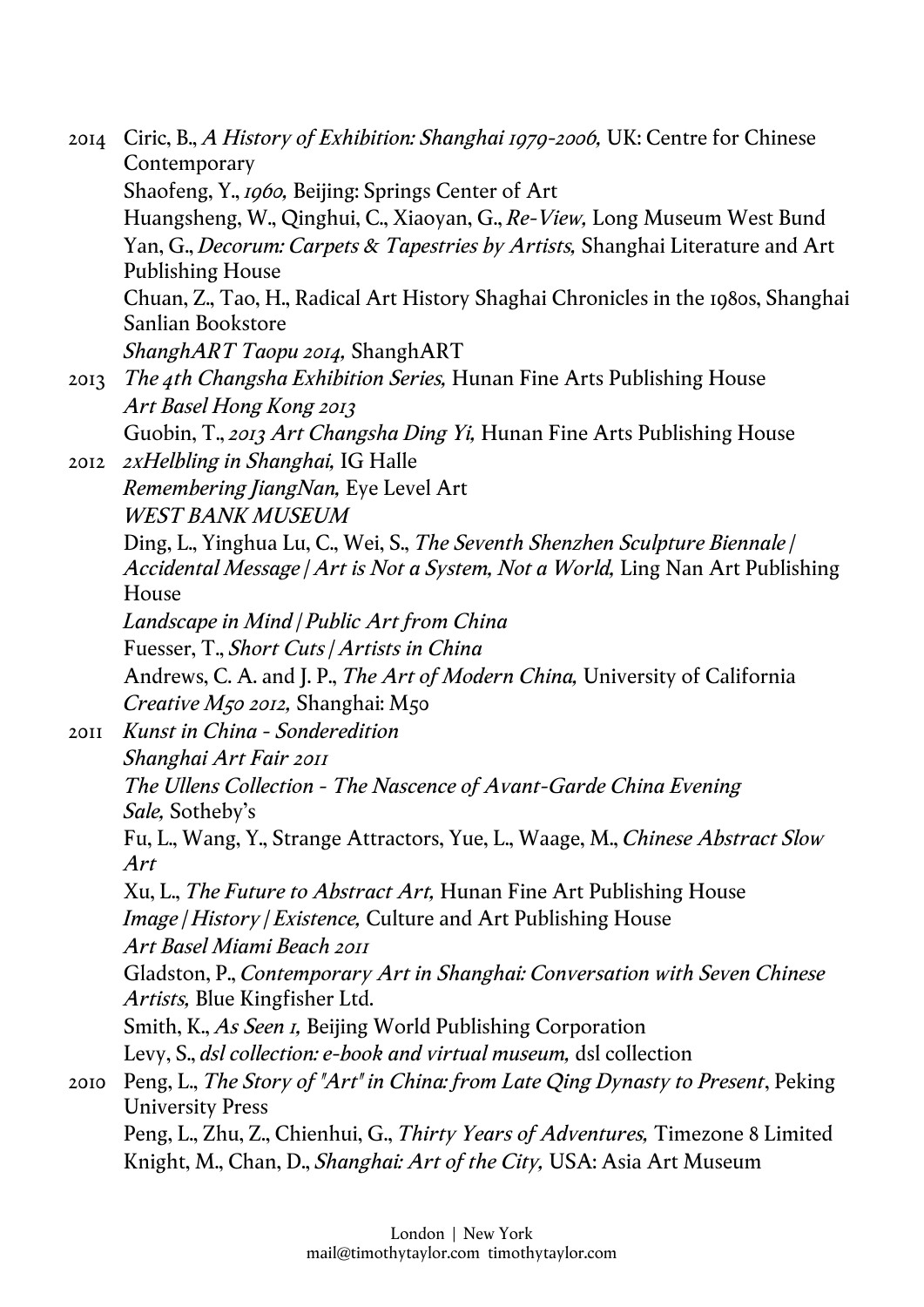Juxing, H., *Thirty Years of Chinese Contemporary Art 1979-2009,* Minsheng Art Museum & Culture and Art Publishing House Schick, U., *Out of Shanghai,* Germany: Snoeck Verlagsgesellschaft mbH Ciric, B., *History in Making 1979-2009: Artists Interviews & Works Archives,* Shanghai People's Fine Arts Publishing House Mingguang, G., *Reflection of Minds MOCA Shanghai Envisage III,* MOCA Shanghai Mingguang, G., *Tao of Nature,* Shanghai: Museum of Contemporary Art

2009 Ong, K., *Art - Economies Beyond Pattern Recognition,* Osage Gallery *Hadrien de Montferrand Gallery/Group Show,* Hadrien de Montferrand Gallery Godfrey, T., *Painting Today,* Phaidon Press Ulrich Obrist, H., *Hans Ulrich Obrist: The China Interview,* Office for Discourse Engineering

Yonglin, Z., *Five Years in Duolun Chinese Contemporary Art Retrospective Exhibition: Duolun 5 Years,* Shanghai: Duolun MoMA

2008 *Twenty Years of Chinese Contemporary Art,* Osaka: National Museum of Art; Tokyo: The National Art Center; Aichi Prefectural Museum of Art; The Japan Foundation

Ciric, B., *Rejected Collection,* Charta

Wenxing, W., China University Culture - 2008 Contemporary Art Exhibition, Shanghai: New B Gallery/MGS 99 Studio

Ishihara, E., Zeit-Foto, *Chinese Dream in Marunouchi: Chinese Contemporary Art Exhibition,* Nippon Broadcasting System Koichi Miyamoto etc

Hendrikse, C., *Writing on the Wall: Chinese Realism and Avant-Garde in the Eighties and Nineties,* Groninger Museum/Nai Publishers Rotterdam Vine, R., *New China New Art,* Prestel Publishing

Quadrio, D., Spree, L., Xiaowen, Z., *40+4 Art is not enough* Criticou, I., Muxia, S., Scourles, L., *Material Links,* Elix Paper Co. Sassoli de Bianchi, L., *From Heaven to Earth: Chinese Contemporary Painting,* Damiani *88 MoCCA: The Museum of Chinese Contemporary Art,* 88 Art Ltd.

Lei, L., *Chinese and Japanese Contemporary Paintings from Zeit-Foto Collection,* Shanghai Art Museum

2007 Bowles, F., *China Onward: The Estella Collection Chinese Contemporary Art, 1966-2006*, Louisiana Museum of Modern Art *Galerie Urs Meile: Beijing - Lucerne 2007,* Beijing: Galerie Urs Meile Shanghai Art Fair Committee, *Shanghai Art Fair,* Wenhui Publisher House Grosenick, U., Bepler, S., *ShanghART 10 Years, Verlag der Buchhandlung Walther König*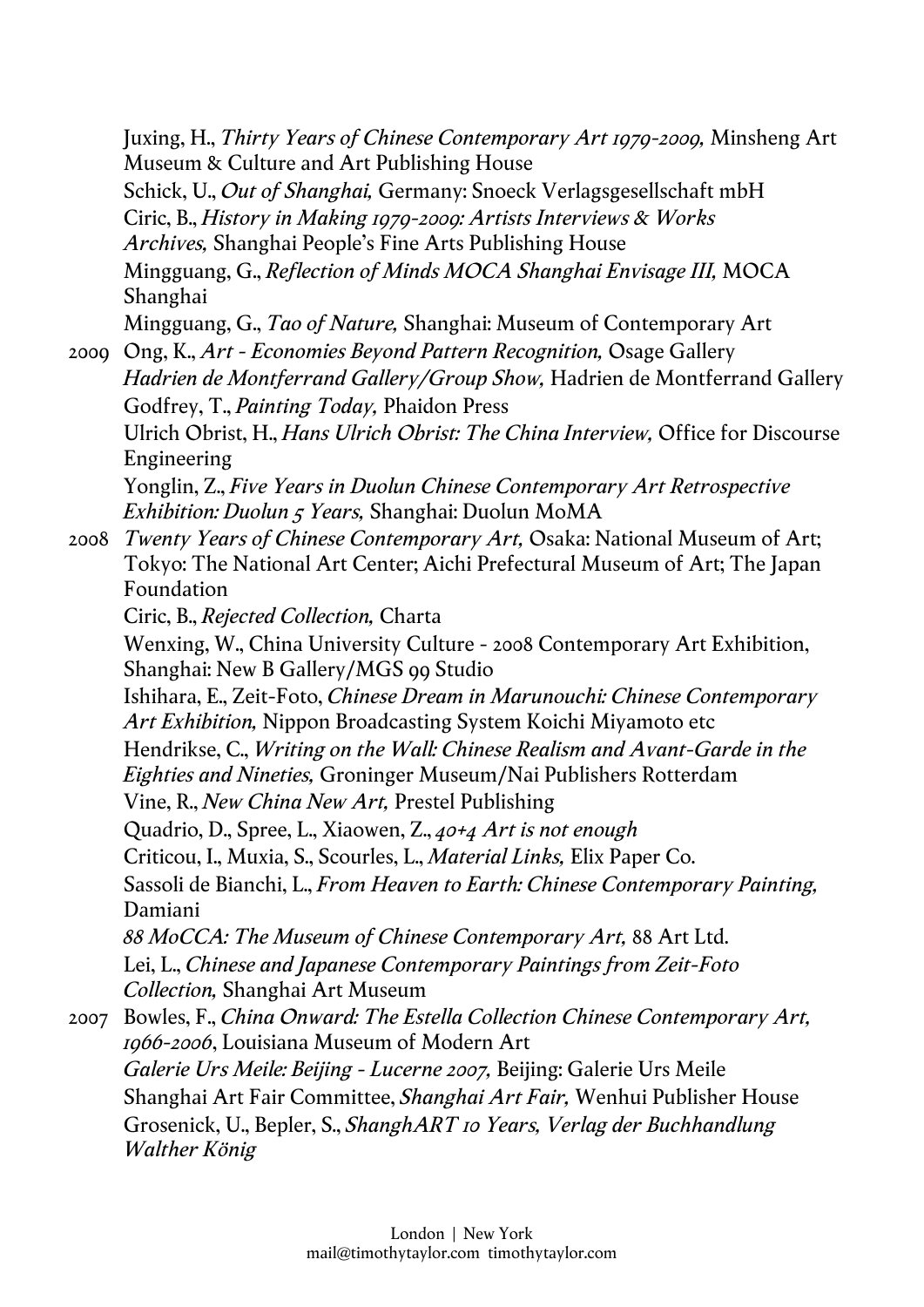Yongmei, Z., Xu, C., *China International Gallery Exposition 2007,* Beijing Chinese Art Exposition Media Co. Ltd. Dawei, F., *85 New Wave: The Birth of Chinese Contemporary Art,* Shanghai Century Publishing Group Tinari, P., CIampi, M., *Artists in China,* USA: Verba Volant Ltd. Bing, L., 1997-2007 Awakening from a Ten-Year Long Sleep, H J Y Art Center 2006 *Contemporary China,* Seoul: PKM GAllery *KUNSTFORUM International Bd. 183,* 12/06-02/07 Dian, T., *China! New Art & Artists,* Atglen: Schiffer Publishing Dian, F., Ying, Y., National Art Museum of China, *The blossoming of realism: The oil painting of mainland China since 1978,* Taiwan: Taipei Fine Arts Museum Hong, L., *China Avant-Garde 1979-2004,* Shijazhuang: Hebei Fine Arts Publisher Hong, L., Zhenhua, S., *China performance art*, Shijazhuang: Hebei Fine Arts Publisher *Instants: 1st Exhibition of Left Right Art Zone* Lin, W., *Witnis,* Chengdu: Blue Dreamland Gallery Fangzhou, L., *Z-art Center Opening Exhibition,* Z-art Center Suzuki, R., Otsuka, K., Nomura, N., *The Chinese Contemporary,* Japan: Zeit-Foto Co. Ltd Quadrio, D., *Try Try Look: BizArt 2004-2006,* Shanghai: BizArt Zengxian, F., Jiang, X., *Shanghai Biennale 2006: HyperDesign,* Shanghai: Shanghai Fine Arts Pubilisher Kim, S., Lu, V., Yongqing, Y., Moca, S., *Entry gate: Chinese aesthetics of heterogeneity, 2006 MoCA envisage,* Shanghai: Shanghai Fine Arts Publisher Kung, S., *Art in motion,* Shanghai: Shanghai Fine Arts Publisher Wenxing, W., *Shanghai College Culture,* Shanghai: Shanghai Haichang Culture Communication Co. Ltd. 2005 Jinmei, L., JInghan, L., Ling, W., *Shanghai Gallery of Art 2005,* Shanghai: Shanghai Gallery of Art Birnie Danzker, J. A., Lum, K., Shengtian, Z., *Shanghai MOdern 1919-1945,* Museum Villa Stuck/Hatje Cantz Fibicher, B., Frehner, M., *Mahjong: Contemporary Chinese Art from the Sigg Collection,* Ostfildern-Ruit: Germany: Hatje Cantz Verlag Hongyan, X., *Getting to Known Suzhou Creek Artists,* Shanghai: Shanghai People Publishing *Born in China,* London: Goedhuis Contemporary Minglu, G., *The Portraits of 100 Most Influential Artist in Contemporary Chinese Art,* Wuhan: Hubei Fine Arts Publishing *Reveal*, Shanghai: AoTuKu Xiangyang, L., Wei, P., *Alien Illusion,* Shanghai: Shanghai Art Museum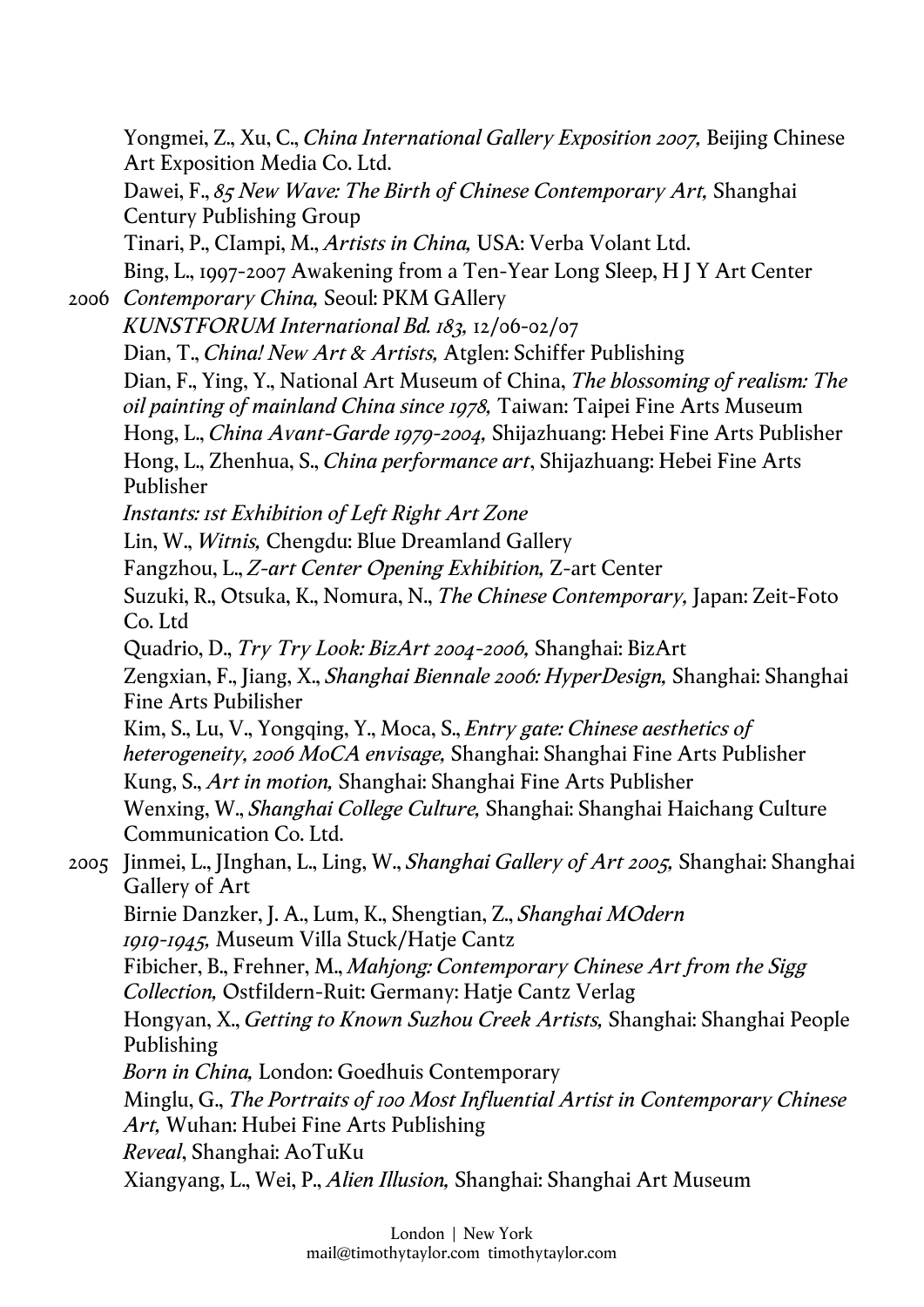*Art & Issue: China-Korea Art Exchange Exhibition,* Beijing: Soka Contemporary Space

2004 Yuqi, H., Song, Z., *Left Bank of the Seine of the East: The Art Warehouses of Suzhou Creek,* Shanghai: Shanghai Antique Publishing House *Melbourne Art Fair 2004,* Australia: Melbourne Art Fair Foundation Ltd. *Werke der Sammlung Novartis*, Novartis Steinemann, H., Diehr, U., *Art|35|Basel*, Germany: Hatje Cantz Verlag Jiemin, W., Juelin, Y., *Artists' Studios Along the Suzhou Creek,* Hong Kong: Yusi Publishing Ying, Y., *From Hero Lauds to the Earthly World,* Beijing: China Renmin University Press The Phoenix Valley, *Hopeland: Artist's Will,* Beijing: China Renmin University Press Xiangyang, L., *Dreaming of the Dragon's Nation: Contemporary Art Exhibition from China,* Shanghai Art Museum/Irish Museum of Modern Art Yang, Y., Tang, X., *New Boundaries,* Beijing: Taikang Top Space Nuridsany, M., *China Art Now: Photography by Marc Domage,* Paris: Flammarion 2003 Xianting, L., Maia de Pablos, A., Decrop, J. M., *Subversion and Poetry: Contemporary Chinese Art,* Lisbon: Culturgest Zhenqing, G,. *Open Sky: Contemporary Art Exhibition,* Shanghai: Shanghai Duolun Museum of Modern Art *Take a Seat,* Shanghai: Artsea Studio & Gallery, Hong Kong: Chinese People University Press Zhijie, Q., *Series of Critiques on Chinese Contemporary Art: Give Me a Mask,*  Minglu, G., *Chinese Maximalism,* Chongqing: Chongqing Publishing House Xianting, L., *Prayer Beads and Brush Strokes,* Beijing: Beijing Tokyo Art Projects Steinemann, H., Diehr, U., *Art|34|Basel*, Germany: Hatje Cantz Verlad 2002 Schwabsky, B., Breuvart, V., *Vitamin P: New Perspectives in Painting,* New York, USA: Phaidon Press Xu, L., *Metaphysics 2002: Shanghai Abstract Art Exhibition*, Shanghai: Shanghai Art Museum Decrop, J. M., Smith, K., et al., ed. Decrop, J. M., *China: Contemporary Art,* Sao Paulo: Fundacao Armando Alvares Penteado - FAAP Goedhuis, M., *On the Edge of the Millennium: New Art from China,* London: Goedhuis Contemporary Wallace, K., *Yishu: Journal of Contemporary Chinese Art,* Vol. 1, No. 3, Taiwan: Art & Collection Group Berry, C., Erickson, B., Ying, Y., Li, P., et al., ed. Hung, W., *The First Guangzhou Triennial - Reinterpretation: A Decade of Experimental Chinese Art 1990-2000 (Chinese version)*, Macao: Macao Publishing House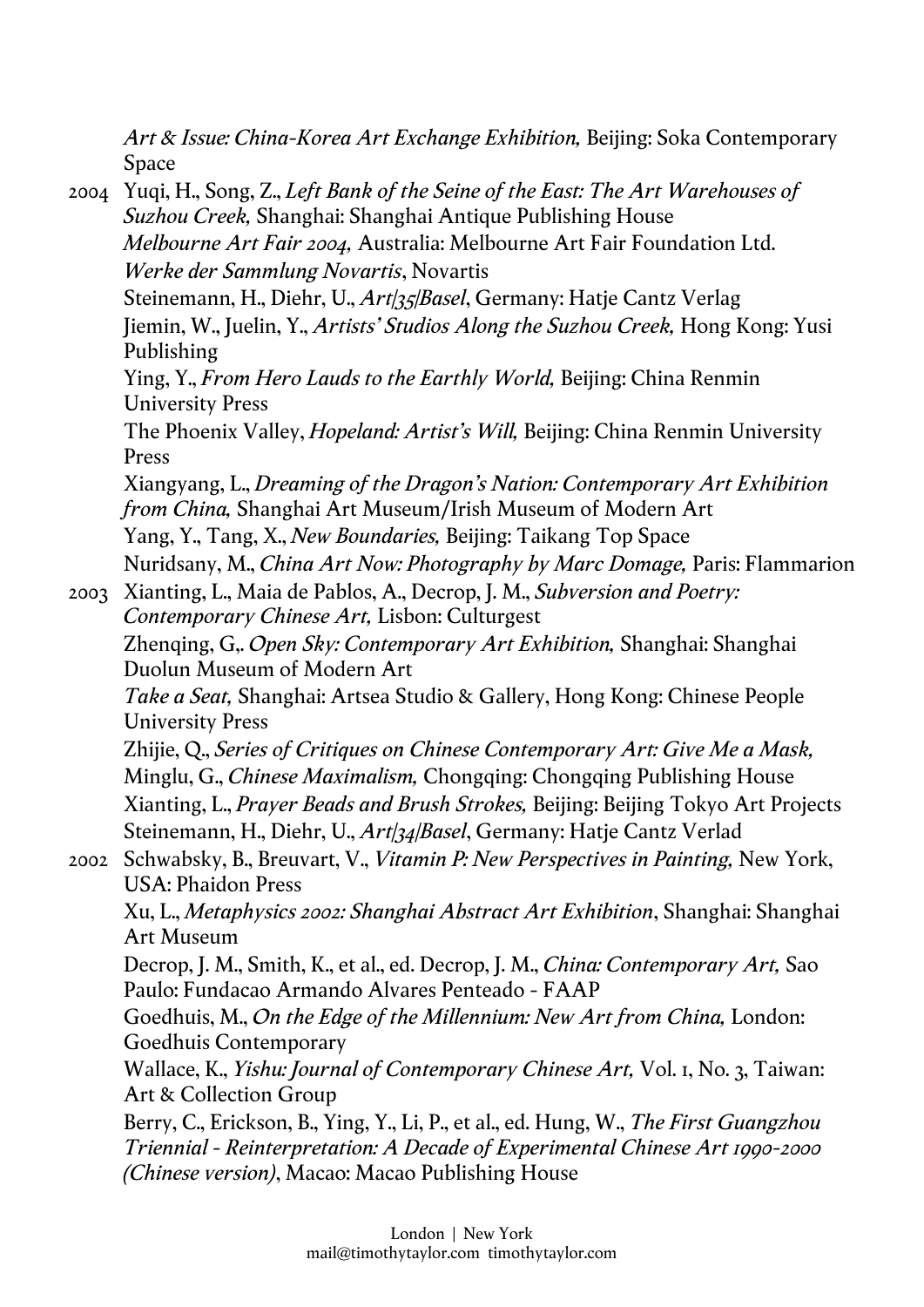Weiwei, A., Qing, Z., Ping, W., Jianping, Z., *JunctionL Architectural Experiment of Chinese Contemporary Art,* Beijing: China Architecture & Building Press Xiaoming, D., I*nterviews and Conversations with Contemporary Chinese Artists*, Changsha: Hunan Fine Arts Publication

Chang, J. T., et al., eds. Acret, S., Hsu, C., et al., *Paris-Pekin,* Hong Kong: Asia Art Archive, France: Chinese Century

Qing, Z., *The First Triennale of Chinese Arts I,* Hubei: Hubei Fine Art Publishing House

2001 *Off Triennale,* Japan: Zeit-Foto Co., Ltd Barme, G. R., Chang, J. T., *China's New Art, Post-1989,* Hong Kong: The Asia Art Archive

Zhenqing, G., *Chengdu Biennale 2001,* China: Sichuan Fine Arts Publishing House Dian, F., Knapstein, G., Yang, M. K., *Living in Time: 29 Zeitgenossische Kunstler aus China,* Berlin: Staatliche Museen zu Berlin/PreuBischer Kulturbesitz

Frydman, J., Nuridsany, M., *Next Generation/Art Contemporain D'Asie,* Paris: Michel Nuridsany/Passage de Retz

Xianting, L., Dian, F., Huang, Z., Zhuang, L., et al., *Towards a New Image: Twenty Years of Contemporary Chinese Painting,* Beijing: Beijing Contemporary Visual Art Development

Kohmoto, S., Nakamura, N., Nanjo, F., et al., eds. Kaori, M., Yutaka, M., Yokohama Triennale Office, *Yokohama 2001: International Triennale of Contemporary Art,* Japan: The Organising Committee for Yokohama Triennale

Xu, L., *Metaphysics 2001: Shanghai Abstract Art Exhibition*, Shanghai: Shanghai Art Museum

2000 Walsh, J., Walsh, R., *Shanghai 2000,* Chicago, USA: Walsh Gallery Peng, L., *90's Art China,* Changsha: Hunan Fine Art Publishing House Weiwei, A, Boyi, F., *Fuck Off,* Shanghai Lin, L., *It's Me!,* China: The Publishing House of the China Literary Federation Clark, J., *Chinese Art at the End of the Millenium*, Hong Kong: New Art Media Limited

1999 Clark, J., Van Dijk, H., *Modern Chinese Art Foundation,* Belgium*:* Provincie Oost-Vlaanderen

Oevlisen, M., Stelzner, A., *Novo Nordisk China: A Challenging Place To Work,* Shanghai: ShanghART Gallery

Qing, Y., *Approaching Lands*

Xianting, L., Kember, P., *Chinese-art .com,* Volume 2 Issue 2

1998 Bull, H., *Jiangnan: Modern and Contemporary Art from South of the Yangzi River,* Vancouver: The Western Front/Annie Wong Art Foundation Watkins, J., Spark, J., *Every Day: 11th Biennale of Sydney,* Sydney: The Biennale of Sydney Ltd.